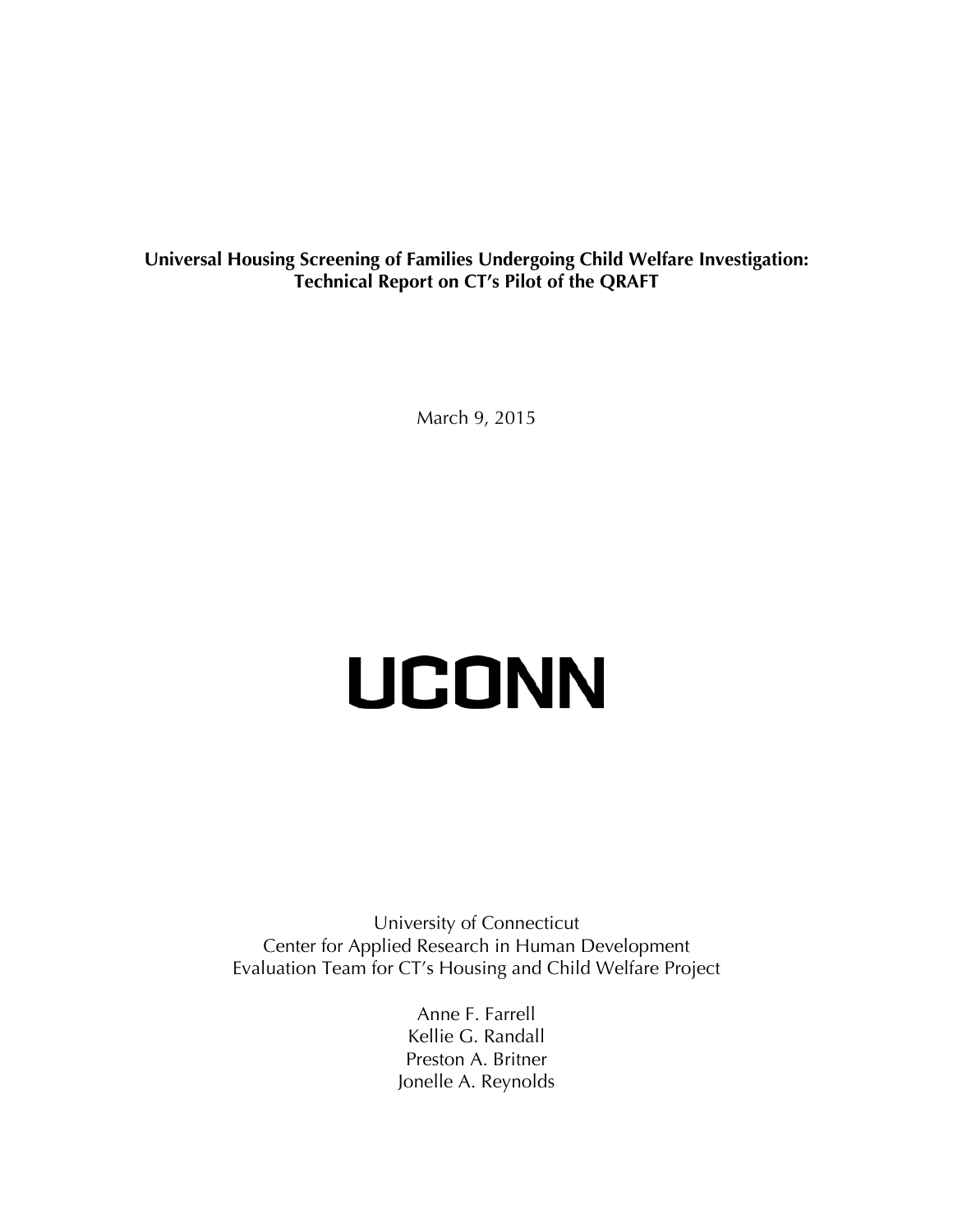|                | Universal Housing Screening of Families Undergoing Child Welfare Investigation:<br>Technical Report on CT's Pilot of the QRAFT® |    |
|----------------|---------------------------------------------------------------------------------------------------------------------------------|----|
| $\mathbf{I}$ . | <b>INTRODUCTION</b>                                                                                                             | 3  |
| II.            | <b>OVERVIEW</b>                                                                                                                 | 5  |
| III.           | <b>REFERRAL PROCEDURES</b>                                                                                                      | 5  |
| IV.            | ADDITIONAL INFORMATION ON FAMILIES                                                                                              | 8  |
|                | V. DESCRIPTIVES FOR QRAFT ITEMS                                                                                                 | 8  |
| VI.            | CHARACTERISTICS OF FAMILIES RANDOMIZED INTO THE PROJECT                                                                         | 9  |
| VII.           | <b>COMPARISONS ACROSS GROUPS</b>                                                                                                | 10 |
| VIII.          | INTERVIEWS WITH DCF STAFF, PROGRAM MANAGERS, AND ADMINISTRATORS                                                                 | 11 |
| IX.            | <b>SUMMARY</b>                                                                                                                  | 14 |
| Х.             | POLICY, SYSTEMS, STATE, AND PROJECT-LEVEL IMPLICATIONS                                                                          | 15 |
| XI.            | <b>RECOMMENDATIONS</b>                                                                                                          | 18 |
| XII.           | <b>APPENDICES</b>                                                                                                               | 19 |

Suggested Citation:

Farrell, A.F., Randall, K.G., Britner, P.A., & Reynolds, J. (2015, March). Universal Housing Screening of Families Undergoing Child Welfare Investigation: Technical Report on CT's Pilot of the QRAFT. Storrs, CT: UConn Center for Applied Research in Human Development. Technical report prepared under Partnerships to Demonstrate the Effectiveness of Supportive Housing for Families in the Child Welfare System, U.S. Department of Health and Human Services, Administration for Children and Families, HHS-2012-ACF-ACYF-CA-0538.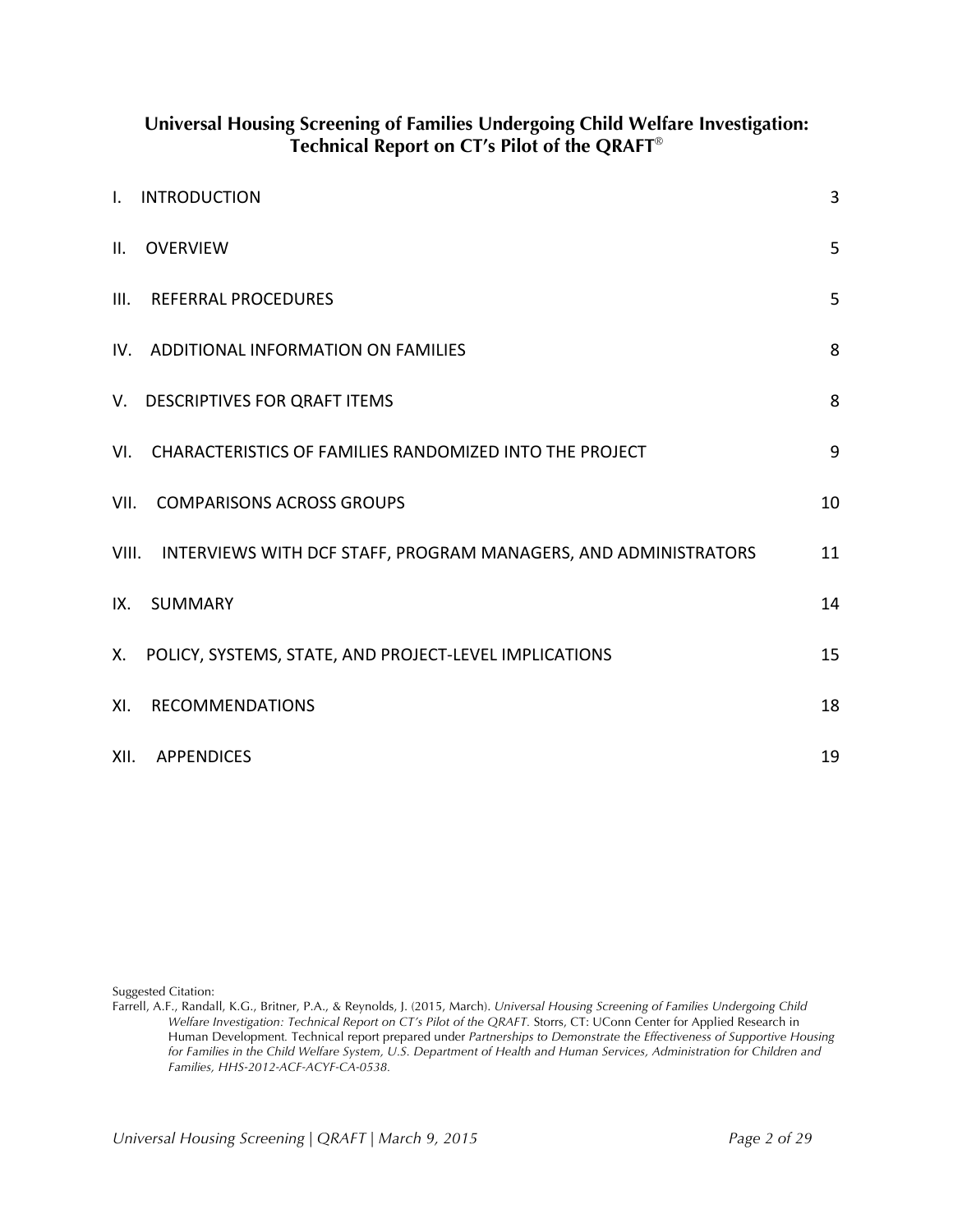# **Universal Housing Screening of Families Undergoing Child Welfare Investigation: Technical Report on CT's Pilot of the QRAFT**®

# **I. Introduction**

CT is one of five national demonstration projects engaged in "Partnerships to Demonstrate the Effectiveness of Supportive Housing (SH) for Families in the Child Welfare System," funded by The Administration for Children and Families (ACF). Under this initiative, families who are in the child welfare system and meet specific targeting criteria are project-eligible and randomly assigned to one of the following three experimental conditions:

- (1) Project Supportive Housing for Families (PSHF); project-eligible families receive the original supporting housing program that The Connection, Inc. (TCI) has been running in the state for 10+ years;
- (2) Intensive Supportive Housing for Families (ISHF): a highly intensive housing and case management program that is funded through the ACF grant. It adds to the SHF model evidence-based interventions for trauma and parenting, vocational services, more favorable case manager: client ratios, more family contacts per week, etc.; or
- (3) Business as Usual (BAU): Typical Department of Children and Families (DCF) process with no focused attention to housing early in the investigation or case management processes. If housing needs present within/across the casework engagement, families are referred to the standard SHF intake processes. Under BAU conditions, this entails placement on a waitlist for SH services.

Targeting criteria include severe housing and high parent and child service needs. Eligible families can be in preventive services or have children placed in out-of-home care, but they must have "open" and relatively new child welfare cases. The CT Housing and Child Welfare Initiative is being implemented in DCF Region 3 of the state, with intention to expand based on conditions. Its plan is to enroll a minimum of 102 families across two of its three experimental conditions and a much higher number of families in the BAU condition.

The CT initiative experienced lower than anticipated referrals in its first three quarters of implementation. As a consequence, the CT Project began applying a universal housing screening within the Investigations Unit of DCF Region 3 for a three-month trial period (November 2014 through January 2015). This entails a rapid appraisal of housing concerns using the Quick Risks and Assets for Family Triage (QRAFT) instrument and, when indicated, a referral to TCI for additional screening for project eligibility.

The QRAFT is an abbreviated version of the RAFT that focuses mainly on housing needs. DCF intake workers complete a QRAFT on all new cases that undergo an investigation or

 $\overline{a}$ 

<sup>&</sup>lt;sup>®</sup> The Connection, Inc.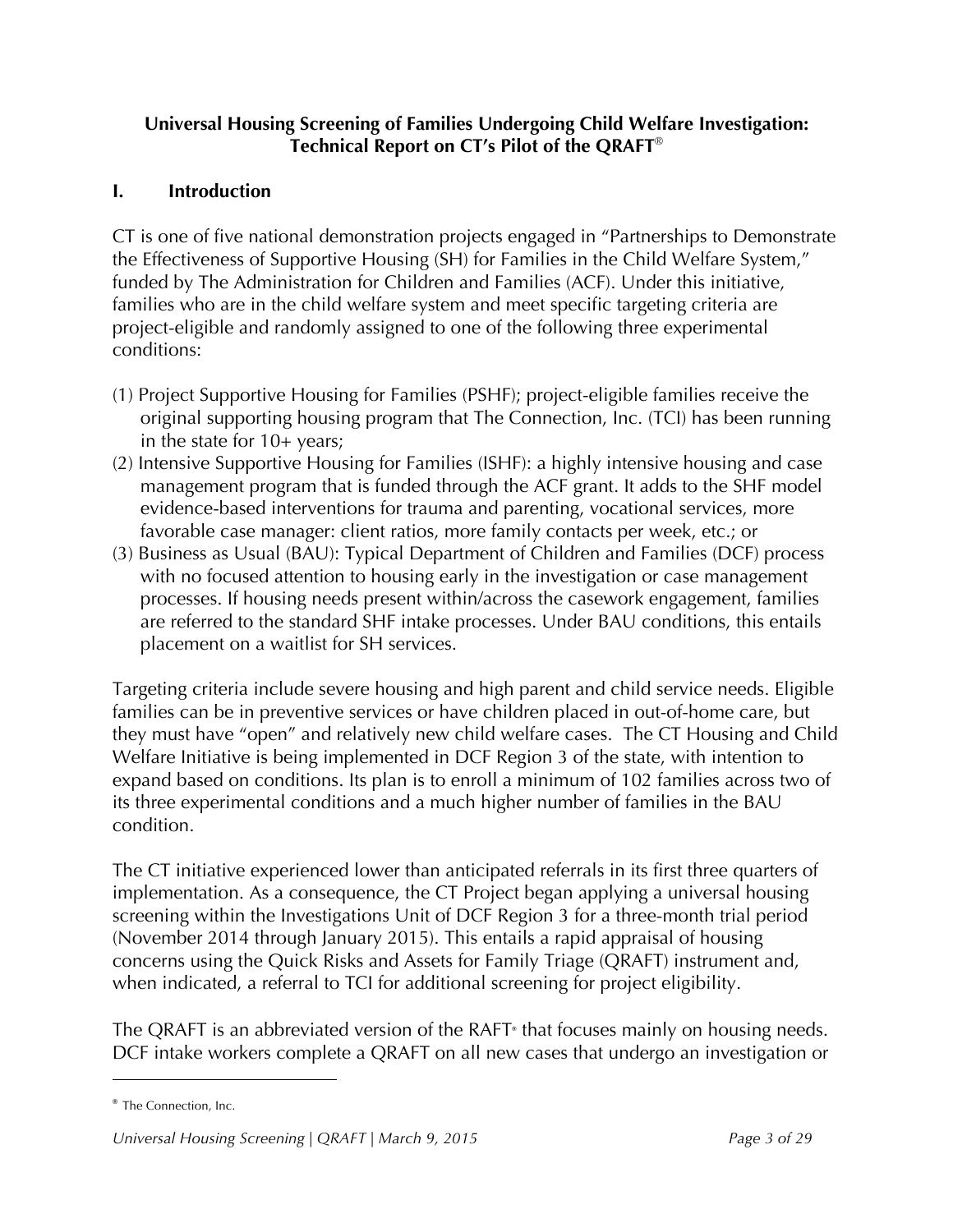removal of a child. A score of 3 or 4 (indicating significant or severe need, on a 0 to 4 scale) on at least one housing item on the QRAFT results in a referral to TCI. The referral process further includes a triage and referral form developed to assist in determining family eligibility for the ACF-supported housing and child welfare demonstration project. Families who meet criteria are referred to TCI where a determination is made about project eligibility. Eligible families are randomized to one of the three experimental conditions described above (Intensive Supportive Housing for Families [ISHF], Project Supportive Housing for Families [PSHF], or BAU).

As background, when cases move through DCF's investigations unit, they are determined to be unsubstantiated or substantiated or can be referred to Family Assessment Response<sup>1</sup> (FAR). Thus, there are three "decision groups" to be examined among the cases referred. Again, cases to be referred must be open DCF cases, either substantiated or unsubstantiated, and not enrolled in the state's FAR initiative. At the start of this trial period, clients in all three decision groups (substantiated, unsubstantiated, and FAR) were referred to TCI, but as of November 17, 2014, families from the FAR decision group were no longer referred. These clients are deemed ineligible for the ACF-funded housing and child welfare project.

The primary goal of this screening procedure is to ensure that every family undergoes housing review very early in their child welfare involvement, enabling prompt referral of families who appear to have significant to severe housing problems. As indicated above, once a case is referred, TCI staff conducts a more thorough triage to see if the family meets all of the eligibility criteria for the project. It should be noted that the QRAFT is just an initial screen for housing concerns; like any screening method, its best outcome is an accurate prediction of some other phenomenon.

The QRAFT itself can be conceptualized as having two different aims: one, to identify housing concerns accurately in the child welfare population; and two, to predict one aspect of eligibility for the housing and child welfare demonstration project. In this case, project eligibility occurs when a family has substantial enough housing problems to qualify as "significant" or "severe" in this arena, in combination with parent and child concerns, all of which are confirmed upon later examination. Positive findings on the QRAFT should result in a referral to TCI, triggering a more extensive triage of the severity of housing and child welfare problems (that may or may not indicate that a client meets the targeting criteria for the project). This QRAFT screening process is providing important information to DCF and TCI workers earlier in the family's child welfare experience and aims to identify families in need who may have otherwise been missed.

 $\overline{a}$ 

<sup>&</sup>lt;sup>1</sup> Within CT's Differential Response System (DRS) framework, reports of abuse and neglect result in social work consultation with a supervisor which determines whether a traditional investigation is required or if the family can be assigned to a DRS program called Family Assessment Response (FAR). If eligible, e.g. deemed to be low risk, the family is assigned to FAR. According to DCF, the FAR team works together with families to identify strengths and needs and connect them with community resources with the hope of diverting from future DCF involvement.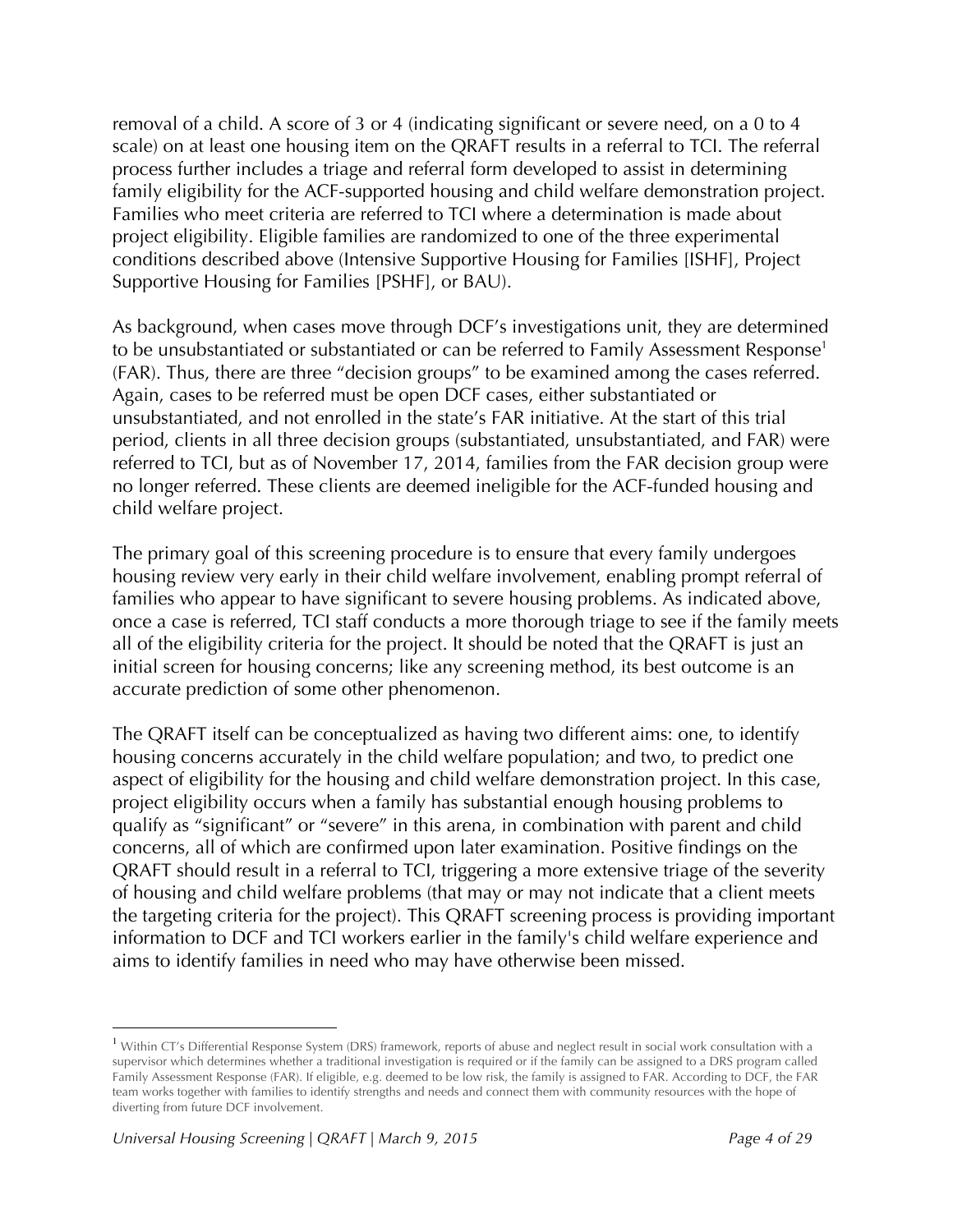In order to monitor and support the processes and outcomes of this pilot, TCI's Project Director for ISHF has followed all of the cases screened by consulting with the staff of the DCF investigations units and gathering contextual data that informs the project. This technical report uses anonymized data provided to the UConn Evaluation Team for the three months of the pilot. In addition, we conducted interviews with various DCF personnel in order to understand the perceived effort and utility of the measure for the purposes of screening. This report includes quantitative and qualitative analysis of the pilot period along with a summary, recommendations, and discussion of implications at the policy, systems, state, and project levels.

# **II. Overview**

From November  $3^{rd}$ , 2014 to January 31<sup>st</sup>, 2015, DCF staff completed QRAFTs with respect to 616 families in Region 3. Norwich completed the highest number of QRAFTs (275; 45%), followed by Middletown (179; 29%) and Willimantic (162; 26%). The percentage of QRAFTs by regional office is shown in Figure 1 below.





# **III. Referral Procedures**

The QRAFT consists of three housing-focused items from the original RAFT: Current Housing, Housing Condition, and Housing History. The items are scored on a 0 (not a barrier) to 4 (severe barrier) scale. (There are two additional items that relate to parent and child functioning, discussed below). According to QRAFT procedures, clients should be referred to the SH program for additional triage if they receive a 3 or 4 on any of the housing items. Scoring a 3 or 4 on these items does not indicate that a client will meet the additional eligibility criteria for the ACF project; rather, this is the criterion for a client to be referred for TCI staff to be aware of and review the case. Table 1 below shows the number of clients deemed above the referral threshold ("significant or severe") on each of the three items by decision group.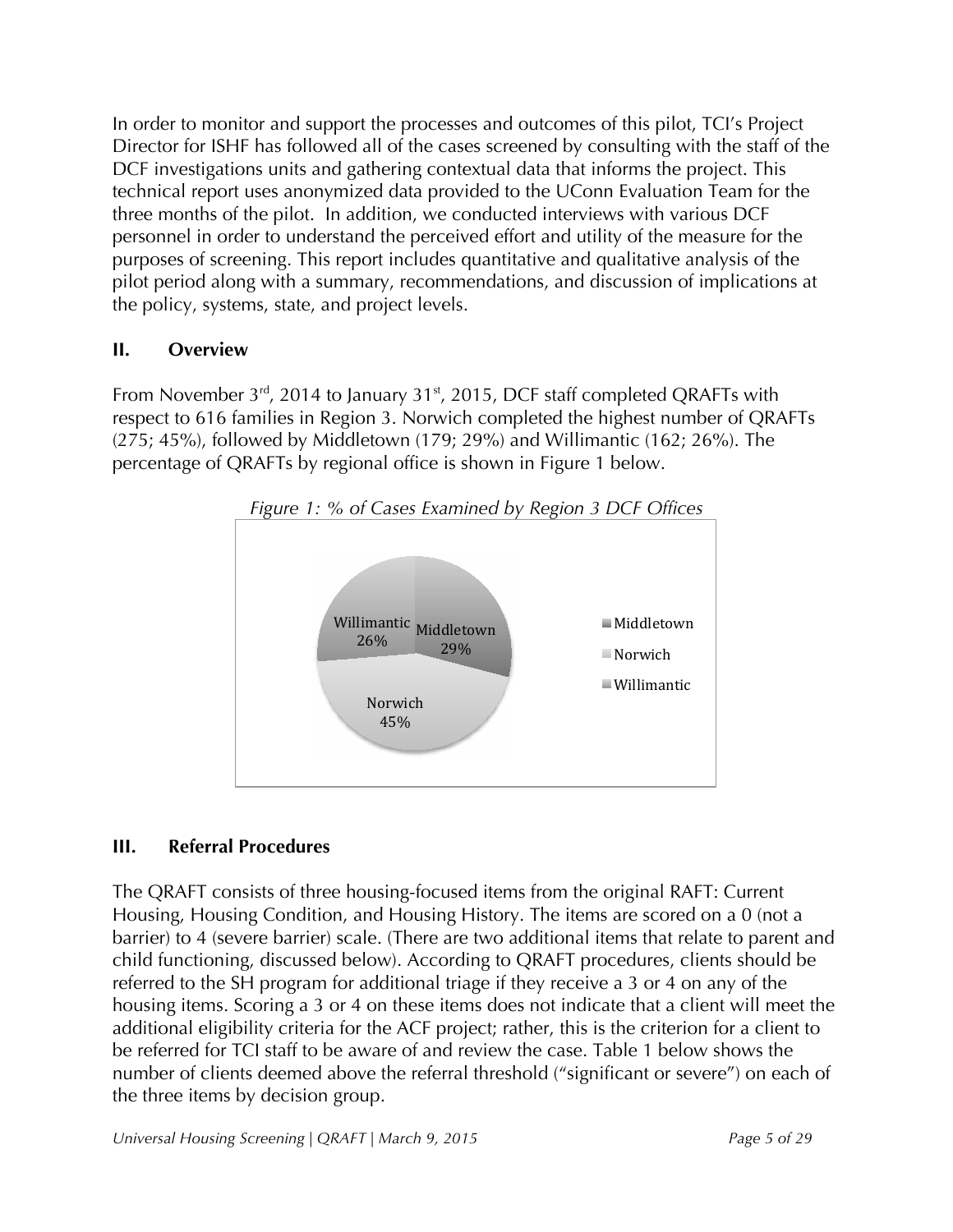|                                            | <b>Housing problems</b>                          |           |                |                                                              |                |  |
|--------------------------------------------|--------------------------------------------------|-----------|----------------|--------------------------------------------------------------|----------------|--|
| <b>Decision Group</b><br><b>QRAFT</b> Item | None to moderate<br>(below threshold)<br>$n$ (%) |           |                | <b>Significant to severe</b><br>(above threshold)<br>$n$ (%) |                |  |
|                                            | $\Omega$                                         | 1         | $\overline{2}$ | 3                                                            | $\overline{4}$ |  |
| <b>FAR Cases</b> (48.0% of total)          |                                                  |           |                |                                                              |                |  |
| <b>Current Housing</b>                     | 241(82.0)                                        | 30 (10.2) | 9(3.1)         | 13(4.4)                                                      | 1(0.3)         |  |
| <b>Housing Condition</b>                   | 254 (86.4)                                       | 31 (10.5) | 7(2.4)         | 2(0.7)                                                       | 0(0.0)         |  |
| <b>Housing History</b>                     | 260 (88.4)                                       | 24(8.2)   | 7(2.4)         | 3(1.0)                                                       | 0(0.0)         |  |
| Unsubstantiated (35.9% of total)           |                                                  |           |                |                                                              |                |  |
| <b>Current Housing</b>                     | 169(76.8)                                        | 33 (15.0) | 5(2.3)         | 8(3.6)                                                       | 5(2.3)         |  |
| <b>Housing Condition</b>                   | 185 (84.1)                                       | 27(12.3)  | 3(1.4)         | 4(1.8)                                                       | 1(0.5)         |  |
| <b>Housing History</b>                     | 172 (78.2)                                       | 29 (13.2) | 4(1.8)         | 15(6.8)                                                      | 0(0.0)         |  |
| <b>Substantiated</b> (16.0% of total)      |                                                  |           |                |                                                              |                |  |
| <b>Current Housing</b>                     | 57 (58.3)                                        | 11(11.2)  | 14(14.3)       | 13(13.3)                                                     | 3(3.1)         |  |
| <b>Housing Condition</b>                   | 63(64.3)                                         | 23 (23.5) | 3(3.1)         | 7(7.1)                                                       | 2(2.0)         |  |
| <b>Housing History</b>                     | 53 (54.1)                                        | 21 (21.4) | 14 (14.3)      | 9(9.2)                                                       | 1(1.0)         |  |

*Table 1. N and % of Clients Above and Below Referral Threshold, All QRAFT Items*

A score of 3 or 4 (significant to severe housing problems, frank or chronic homelessness, safety concerns, imminent eviction, current shelter stays, chronic instability, imminent danger) on any of the three housing items triggers a referral for additional triage, so the number and percent of scores above the threshold is not the same as the proportion eligible. (Recall that, to be referred, clients need to score above the threshold and have an open, new DCF case; eligible cases also have significant parent and child difficulties such as mental illness, trauma, substance abuse, developmental/learning problems, and/or domestic violence.) The majority of cases in all three decision groups had no or moderate housing problems at the time of the child protection investigation.

Figure 2 below depicts the proportion of families with varying degrees of housing risk or asset in each decision group.<sup>2</sup> Of the 294 FAR determinations, 16  $(5.4\%)$  were above this threshold on at least one item. Of the 220 unsubstantiated determinations, 18 (8.1%) were above this threshold on at least one item. Among the 98 families with substantiated cases, 21 (21.4%) met the "significant to severe" threshold. Another 12 (12.2%) of substantiated cases had housing challenges considered to be unsustainable (e.g., above 30% of income, emergent safety concerns, current instability, history of moves).

In total, there were 28 cases that met the referral criterion ("significant to severe " housing and an open case). Of the 28 cases eligible for referral, all but two were referred. Table 2

 $2$  These figures are consistent with the referral threshold that includes a positive indication on any of the three housing items.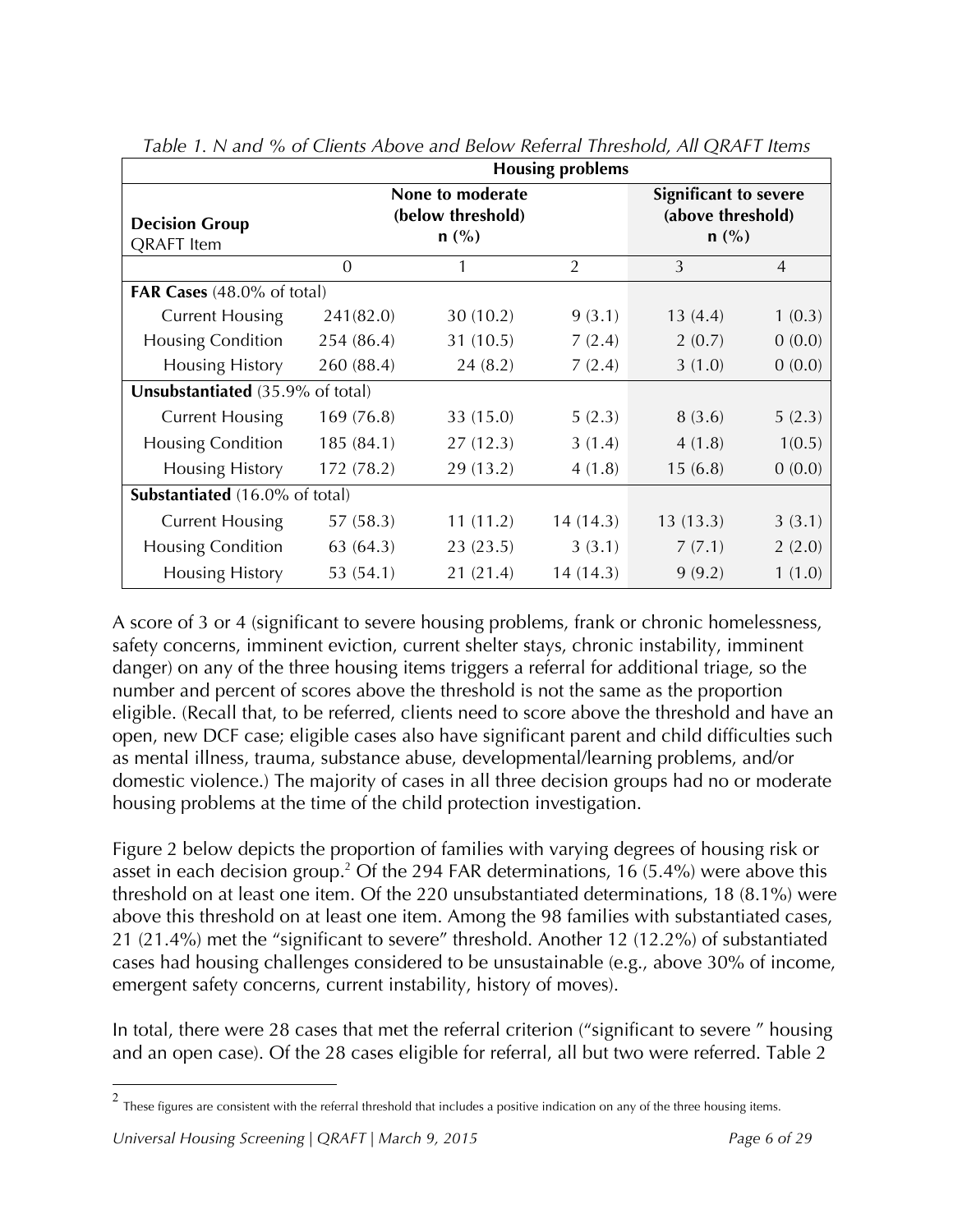indicates that, among the 26 cases who were eligible and were referred, 10 were project eligible and randomized; six were assigned to Business as Usual, two were assigned to ISHF, and two were assigned to PSHF.



*Figure 2: N of Families Evidencing Various Degrees of Housing Difficulty* 

With respect to its two aims, it appears that the QRAFT identifies housing problems quite adequately; none of the cases referred were later deemed to be without housing concerns, and there were relatively few who were referred in spite of scores below 3 on RAFT items. With respect to the second aim, screening for project eligibility, the QRAFT does not predict project eligibility with high accuracy as it tended to result in some over-referral (see Table 2 below). It is important to note that one reason for this is the fact that the QRAFT relates only to just one of three areas targeted for the study (housing, parent problems, child problems). Additionally, over-referral in this case is not problematic, especially because (a) it provides an opportunity to examine family needs closely and (b) there is supportive housing capacity beyond the demonstration project (e.g., SHF). At the time of this writing, we did not have access to comprehensive information about parent and child status, so we are not able to determine whether the parent and child yes/no QRAFT items are useful in discerning difficulties in those areas (see below).

In short, there were 28 cases that met referral criteria; 26 of these were referred to TCI. It is unclear why two seemingly eligible cases were not referred and are being examined at this writing. TCI received an additional 10 referrals on cases that did not meet the threshold for automatic referral (i.e., they scored in the 0-2 range on the housing items). The QRAFT threshold is used to identify cases that should be referred *automatically*; however, DCF social workers (and Program Managers) are not precluded from referring cases with lower scores if they appraise the referral to be otherwise indicated. Of these ten cases, two were eligible for randomization; one was assigned to Business as Usual (BAU)

*Universal Housing Screening | QRAFT | March 9, 2015 Page 7 of 29*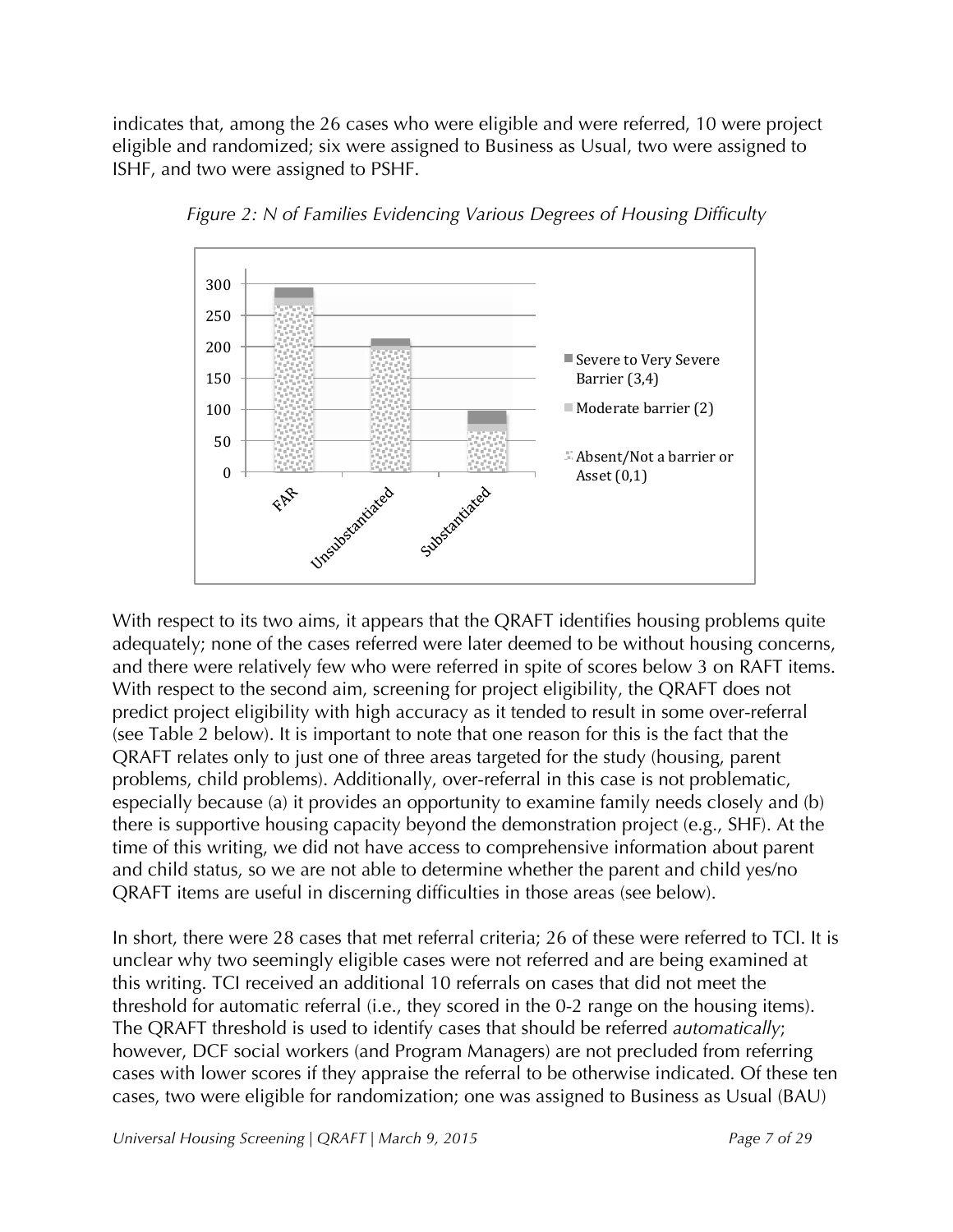and one was assigned to ISHF.

| Table 2. Chem Kelenar Englomer by Kelenar Status |                 |                     |
|--------------------------------------------------|-----------------|---------------------|
| <b>Determination</b>                             | <b>Referred</b> | <b>Not Referred</b> |
| Eligible for Referral                            | Ζh              |                     |
| Not Initially Eligible                           |                 | 578                 |
| <b>TOTAL</b>                                     |                 | 580                 |

*Table 2. Client Referral Eligibility by Referral Status*

Another means of assessing the utility of the QRAFT (together with the monitoring and technical assistance provided by the project director) is to compare the number and characteristics of referrals before and during the pilot. The proportion of referrals that were appropriate was considered greater. Additionally, the number that were ultimately randomized to the project was higher during that pilot than in the months prior, in spite of several months in which higher numbers of cases were investigated earlier in the year.

# **IV. Additional Information on Families**

In addition to querying about housing, the QRAFT includes additional case information that is both of general relevance to the investigation and specific relevance for the housing and child welfare targeting criteria. The table below presents the limited information that was gleaned from the QRAFT. The parent risk item is: Does parent have current/past history of mental illness, chronic health conditions, substance abuse, or related difficulties? The child risk item asks: Are there one more child(ren) with developmental, learning, behavior, and/or emotional problems?

|                                |     | <b>FAR</b>  | Unsubstantiated | <b>Substantiated</b> |
|--------------------------------|-----|-------------|-----------------|----------------------|
| Item                           |     | $(n=294)$   | $(n=220)$       | $(n=98)$             |
| Removal of Child               | Yes | $0(0.0\%)$  | $4(1.8\%)$      | $13(13.3\%)$         |
|                                | No. | 294 (100%)  | 216 (98.2%)     | 85 (86.7%)           |
| Parent Risk Indicated          | Yes | 98 (33.3%)  | 92 (41.8%)      | 71 (72.4%)           |
|                                | No  | 196 (66.7%) | 128 (58.2%)     | $26(27.6\%)$         |
| Child Risk Indicated           | Yes | 80 (27.2%)  | 80 (36.4%)      | 28 (28.6%)           |
|                                | No  | 214 (72.8%) | $140(63.6\%)$   | 69 (70.4%)           |
| Domestic Violence <sup>3</sup> | Yes | 33 (11.2%)  | $13(5.9\%)$     | $26(26.8\%)$         |
|                                | Nο  | 260 (88.8%) | 207 (94.1%)     | 71 (72.4%)           |

*Table 3: Characteristics of Families Screened Using the QRAFT*

# **V. Descriptives for QRAFT Items**

The QRAFT has 3 Housing items scored on a 0 to 4 scale, with higher scores reflecting greater risk. To obtain a measure of overall housing risk, we created a QRAFT Total score

 $3$  N=97; one missing value

*Universal Housing Screening | QRAFT | March 9, 2015 Page 8 of 29*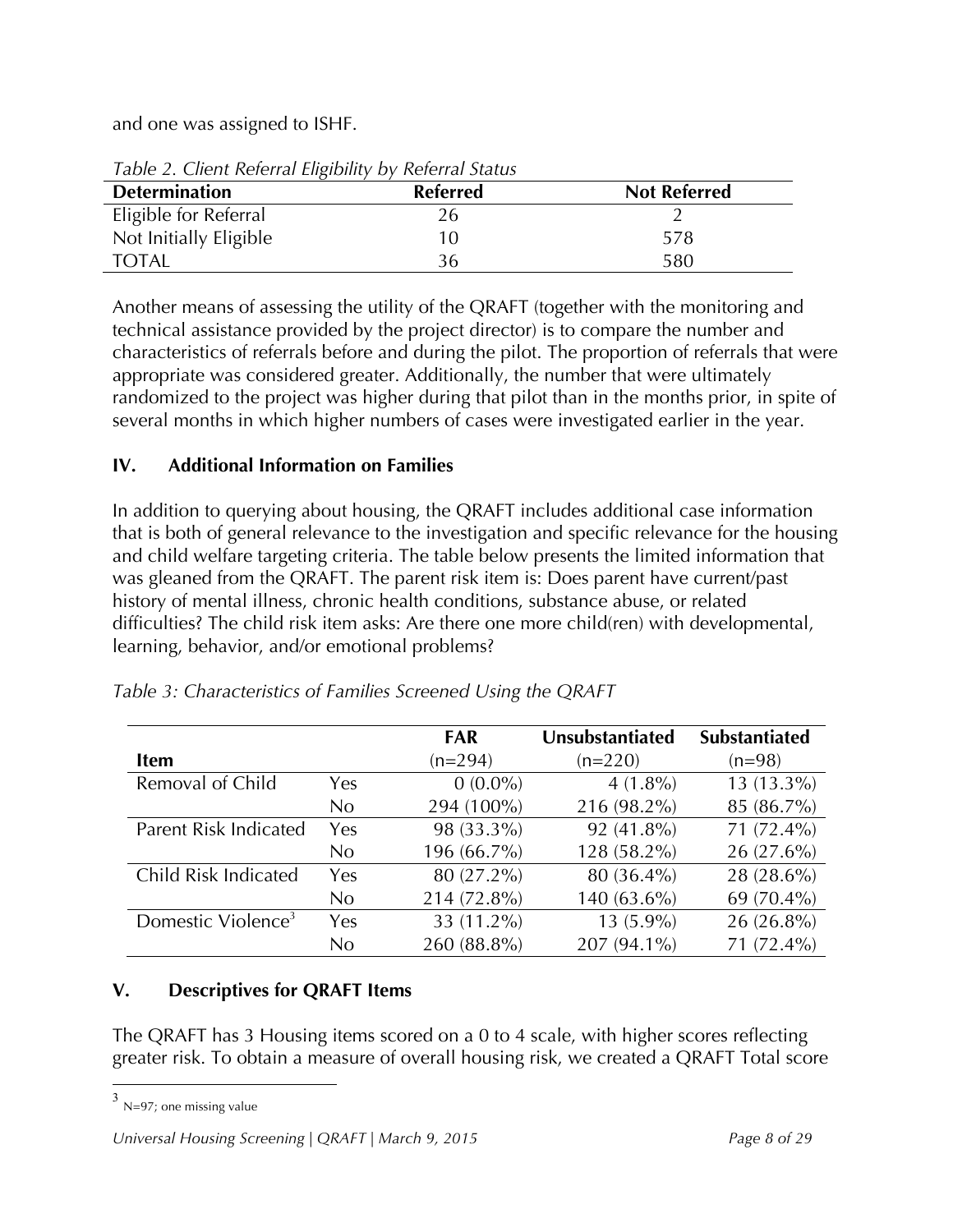by summing the 3 items. The QRAFT Total score can range from 0 to 12. The descriptives on the 3 items and the Total score are presented in Table 4 below. The mean scores for all 616 cases on the three items are relatively low, all falling below 1 (mild barrier or asset).

| rable $\mu$ , Q <sub>1</sub> v a r acsempaves, an rammes |                  |                |            |  |  |  |
|----------------------------------------------------------|------------------|----------------|------------|--|--|--|
| <b>Decision Group</b>                                    |                  |                |            |  |  |  |
| <b>QRAFT Question</b>                                    | Minimum          | <b>Maximum</b> | Mean (SD)  |  |  |  |
| FAR $(n=294)$                                            |                  |                |            |  |  |  |
| <b>Current Housing</b>                                   | 0                | 4              | .31(0.76)  |  |  |  |
| <b>Housing Condition</b>                                 | 0                | 3              | .17(0.48)  |  |  |  |
| <b>Housing History</b>                                   | 0                | 3              | .16(0.49)  |  |  |  |
| <b>QRAFT Total</b>                                       | $\overline{0}$   | 9              | .67(1.48)  |  |  |  |
| Unsubstantiated (n=220)                                  |                  |                |            |  |  |  |
| <b>Current Housing</b>                                   | 0                | $\overline{4}$ | .40(0.88)  |  |  |  |
| Housing Condition                                        | 0                | 4              | .22(0.61)  |  |  |  |
| <b>Housing History</b>                                   | $\overline{0}$   | 3              | .37(0.83)  |  |  |  |
| <b>QRAFT Total</b>                                       | $\boldsymbol{0}$ | 11             | .99(2.05)  |  |  |  |
| Substantiated (n=98)                                     |                  |                |            |  |  |  |
| <b>Current Housing</b>                                   | 0                | $\overline{4}$ | .92(1.24)  |  |  |  |
| <b>Housing Condition</b>                                 | 0                | 4              | .59(0.99)  |  |  |  |
| Housing History                                          | 0                | 4              | .82(1.06)  |  |  |  |
| <b>QRAFT Total</b>                                       | $\overline{0}$   | 11             | 2.33(3.00) |  |  |  |
| All $(N=616)^4$                                          |                  |                |            |  |  |  |
| <b>Current Housing</b>                                   | 0                | $\overline{4}$ | .44(0.93)  |  |  |  |
| <b>Housing Condition</b>                                 | 0                | 4              | .26(0.66)  |  |  |  |
| <b>Housing History</b>                                   | 0                | 4              | .35(0.78)  |  |  |  |
| <b>QRAFT Total</b>                                       | 0                | 11             | 1.05(2.10) |  |  |  |

*Table 4: QRAFT descriptives, all families*

# **VI. Characteristics of Families Randomized Into the Project**

Out of 616 families screened, 12 were ultimately determined to be eligible for the project and were randomized. The QRAFT item scores and total score for these clients are presented in Table 5 below. At the time of referral, most cases were indicated as substantiated (n=9), but two were unsubstantiated and one was FAR. The unsubstantiated and FAR cases had the decision changed at some point to substantiated, and this change made them eligible for the project. Domestic violence was indicated in 3 (25.0%) of the cases. At the initial QRAFT screening, parent risk was indicated in all cases and child risk was indicated in five of the twelve cases (41.7%). Both parent and child risk are inclusion criteria for the ACF Project. It appears that a single item (yes/no) query on the QRAFT may be insufficient to generate full consideration of child needs.

 <sup>4</sup> Four cases did not have a decision; they are not included in the by group analyses but are included in the full sample.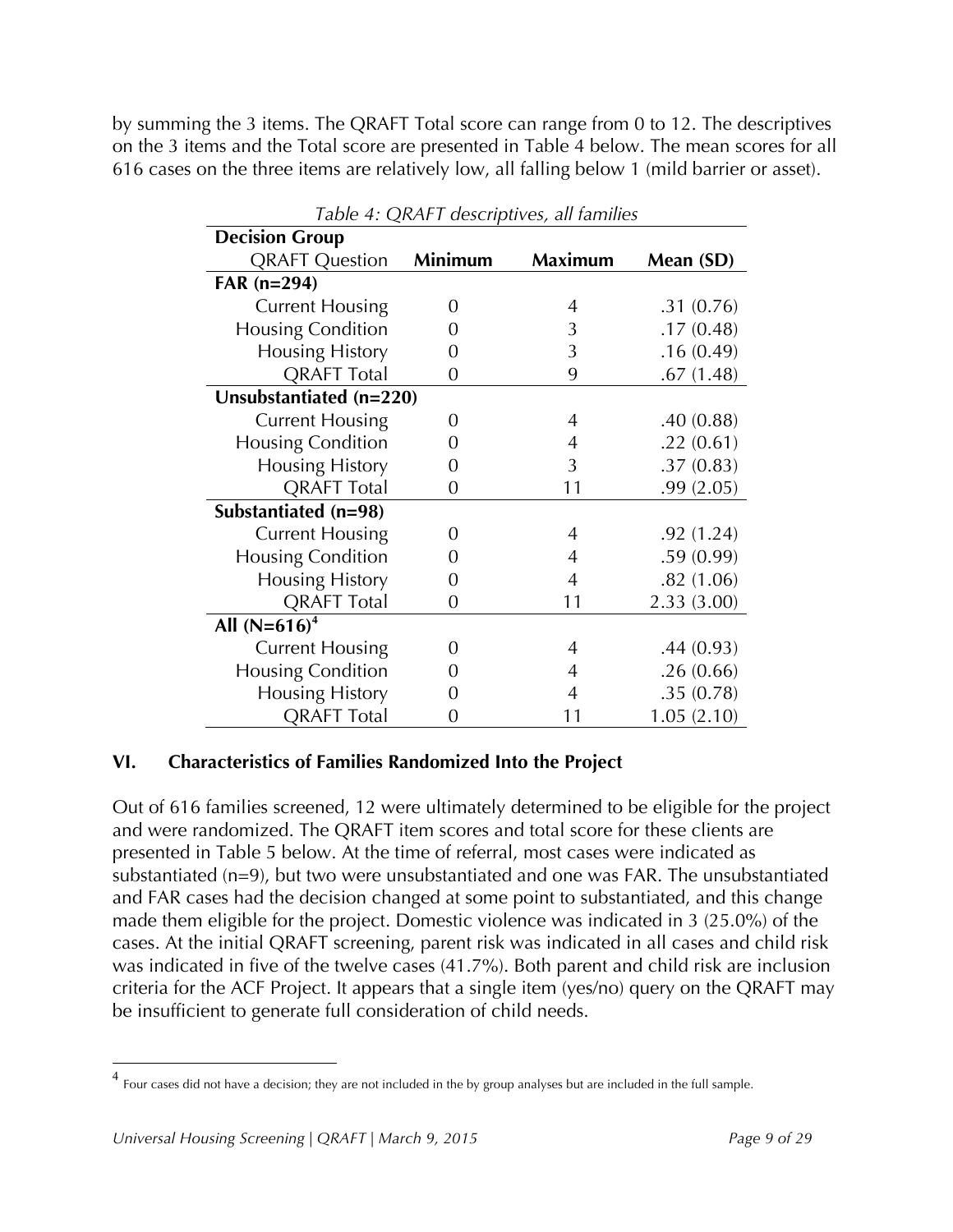| Table 5. QTV tr 1 Descriptives, Families Kangomized like Floject |  |                |                |            |  |  |
|------------------------------------------------------------------|--|----------------|----------------|------------|--|--|
| <b>QRAFT Question</b>                                            |  | <b>Minimum</b> | <b>Maximum</b> | Mean (SD)  |  |  |
| <b>Current Housing</b>                                           |  |                |                | 2.17(1.15) |  |  |
| <b>Housing Condition</b>                                         |  |                |                | 1.33(1.16) |  |  |
| <b>Housing History</b>                                           |  |                |                | 1.92(1.17) |  |  |
| <b>ORAFT</b> Total                                               |  |                |                | 5.42(2.19) |  |  |

*Table 5: QRAFT Descriptives, Families Randomized into Project*

# **VII. Comparisons Across Groups**

To understand better how QRAFT scores varied across groups, we compared the means of the QRAFT Total scores on different groups. First, as a validity check, we compared QRAFT Total scores of those who were referred to the program to those who were not. As expected, the referred group has significantly higher scores (M= 5.2, SD= 2.66) compared to those not referred (M=0.79, SD=1.73). In addition to the QRAFT Total score, the groups were also significantly different on each of the three individual items. These differences were in the expected direction with the referred groups scoring higher, indicating increased risk and suggesting that, at the group level, the QRAFT discriminated high versus low risk well. Figure 3 below depicts mean comparisons across referral groups.





QRAFT Total Scores by Referral Group\*\*

We also compared QRAFT scores between cases where domestic violence was present or absent. There was no difference between the groups (DV, no DV) on any of the item scores or on the QRAFT Total score. We also compared across the three DCF offices and found no significant differences on the QRAFT items or the QRAFT Total.

Finally, we compared scores across the three decision categories: Family Assessment Response (FAR; DCF's Differential Response Program), unsubstantiated, and substantiated. There were significant differences across groups on all three items and the total score. The QRAFT Total scores are shown in Figure 4 below; substantiated cases had the highest scores (M=2.33, SD=2.99), followed by unsubstantiated cases (M=0.99, SD=2.05), and

*Universal Housing Screening | QRAFT | March 9, 2015* Page 10 of 29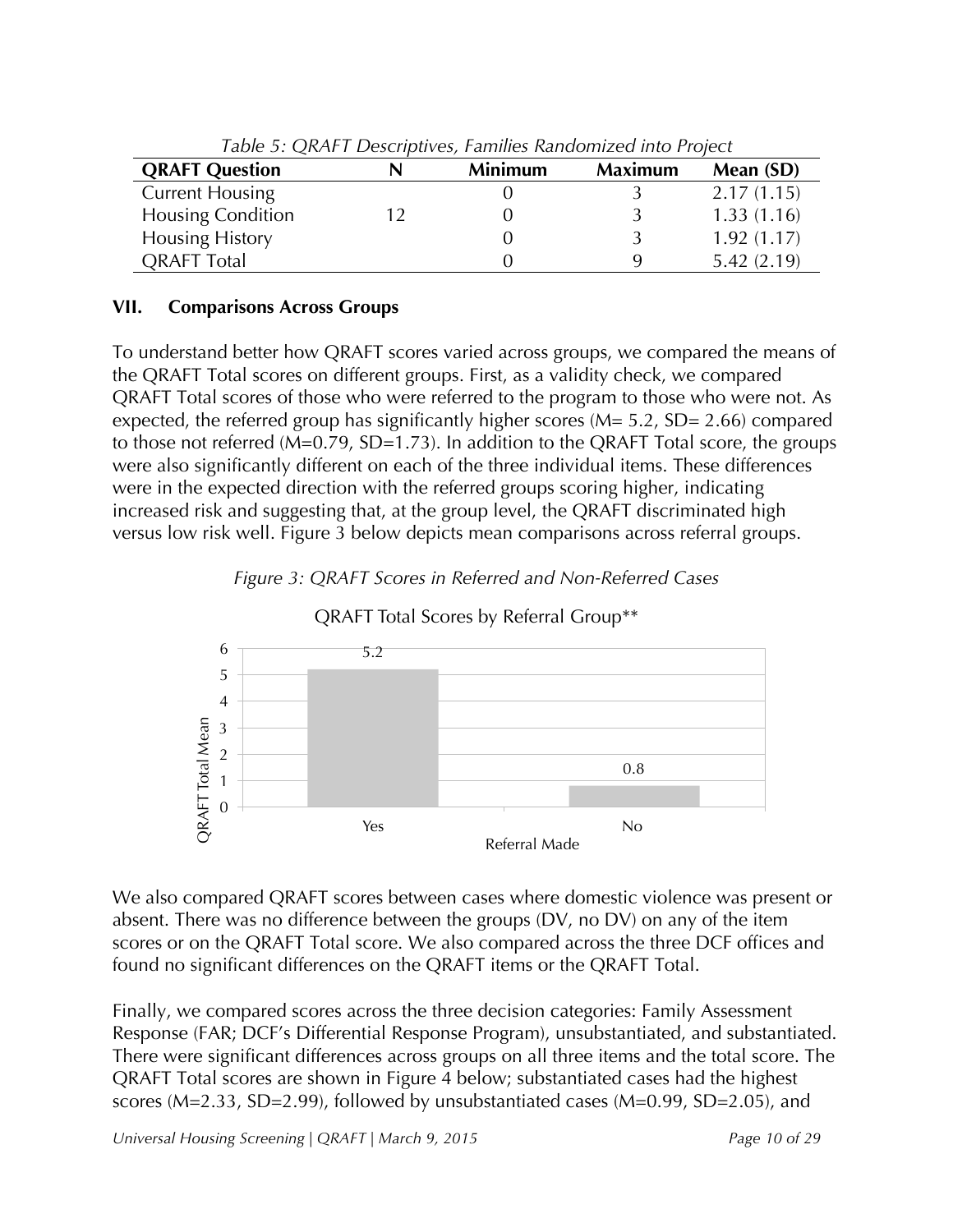FAR cases (M=0.64, SD=1.48). The same pattern of results is evident for items tapping Current Housing and Housing Condition, but the FAR group had the lowest mean Housing History item score.

Post-hoc analyses enabled us to discern which groups differ meaningfully from each other. They reveal that for QRAFT Total, Current Housing, and Housing Condition items, the differences were driven by the substantiated group having higher scores than the FAR and unsubstantiated groups; the FAR and unsubstantiated groups were not significantly different from each other. On the Housing History item, however, all three groups were significantly different from each other with substantiated cases showing the most risk  $(M=0.82, SD= 1.06)$ , followed by unsubstantiated cases  $(M= 0.37, SD= 0.83)$ , and then FAR cases having the lowest risk scores  $(M= 0.16, SD=0.49)$ . This indicates that both housing history and current housing status are significantly related to DCF conclusions regarding cases and how they are assigned for further follow up.





Q-RAFT Total Scores by Decision Group\*\*

# **VIII. Interviews with DCF Staff, Program Managers, and Administrators**

In addition to analyzing quantitative QRAFT data to determine its effectiveness as a screening tool, we sought to understand whether the time and effort required to complete it (respondent burden and acceptability) as well as its apparent utility in focusing social work efforts on housing as a consideration.

*Interviewees.* In order to obtain qualitative information about the use of the QRAFT, we conducted interviews with DCF employees who have significant experience with the measure and surrounding procedures: Kim Somaroo-Rodriguez, the DCF central office lead; Allon Kalisher, regional administrator (DCF Region 3); 3 program managers; and 4 social workers.

*Rationale for Interviews*: We interviewed DCF staff about their experiences with the

*Universal Housing Screening | QRAFT | March 9, 2015* Page 11 of 29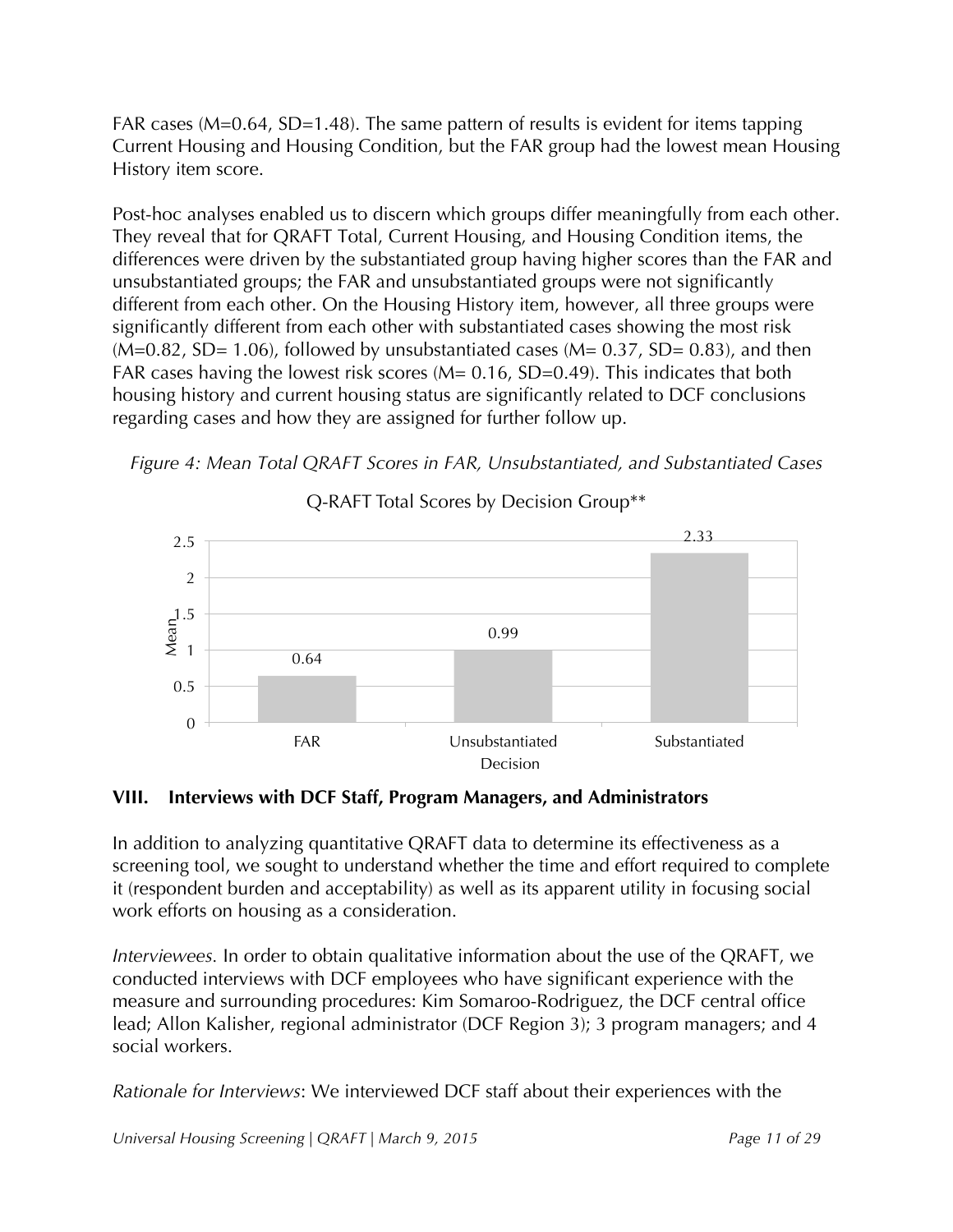implementation of the QRAFT assessment within Region 3. They were given the opportunity to provide feedback on what worked, challenges experienced, and recommendations for future implementation at other sites across the state. [See the Appendix for the interview questions for social workers (who are directly involved in the completion of the QRAFT on their clients) and for program managers/administrators (who facilitated the process).] The interview questions were designed to tap the screening experiences of DCF staff thus far and to gain their insights into how the screening process might best occur statewide, both for eligibility for CT's housing and child welfare demonstration project and for broader "non-project" SHF referrals (and assessment of needs) throughout the state. The QRAFT pilot's primary aim was to improve screening for housing/child welfare needs and determine whether appropriate referrals to the ACF project were being made; it has also proved useful as a tool to understand the housing needs (beyond the scope of the project) that exist in the region.

*Coding for Themes*: Detailed summaries of all interviews were read and compared. Frequently occurring and consistent responses were pulled out as overarching themes for the QRAFT assessment and implementation process. Additional and illustrative comments are included to reflect the perspectives of those administering the program.

*Findings – Interviews*: The overall findings were that the QRAFT was quick and easy to use (less than 5 minutes to complete), brought housing stability to the forefront of the initial assessment process, facilitated conversations about housing history, and gave staff a concrete measure to use when referring clients to I/SHF. Overall, the measure and procedures were clear and not burdensome.

Program managers in the three regional offices thought that the presence of the Project Director (from TCI) facilitated the DCF staff's learning and implementation of the QRAFT. Program managers also agreed that any difficulties encountered had to do with their staff remembering to complete the QRAFT with clients and the lack of an internal tracking system to ensure that every client was screened.

Some workers suggested that the QRAFT should identify at the top of the form which families are eligible for the program, so that new users can keep that in mind when working with families who are in/eligible. It was also suggested that staff who work at subsidized housing be trained or made aware of the eligibility requirements for supportive housing. Another suggestion was for workers to have access to client housing records (e.g., prior or impending evictions) before the point of referral. This is perceived as a means to save case management time and increase the likelihood of appropriate referrals to the project.

Program managers and social workers agreed that the QRAFT screened for clients who had significant or severe barriers to housing and child well being. They expressed frustration that some families with significant needs were nonetheless ineligible for the ACF project. Program managers and social workers stated that the QRAFT was beneficial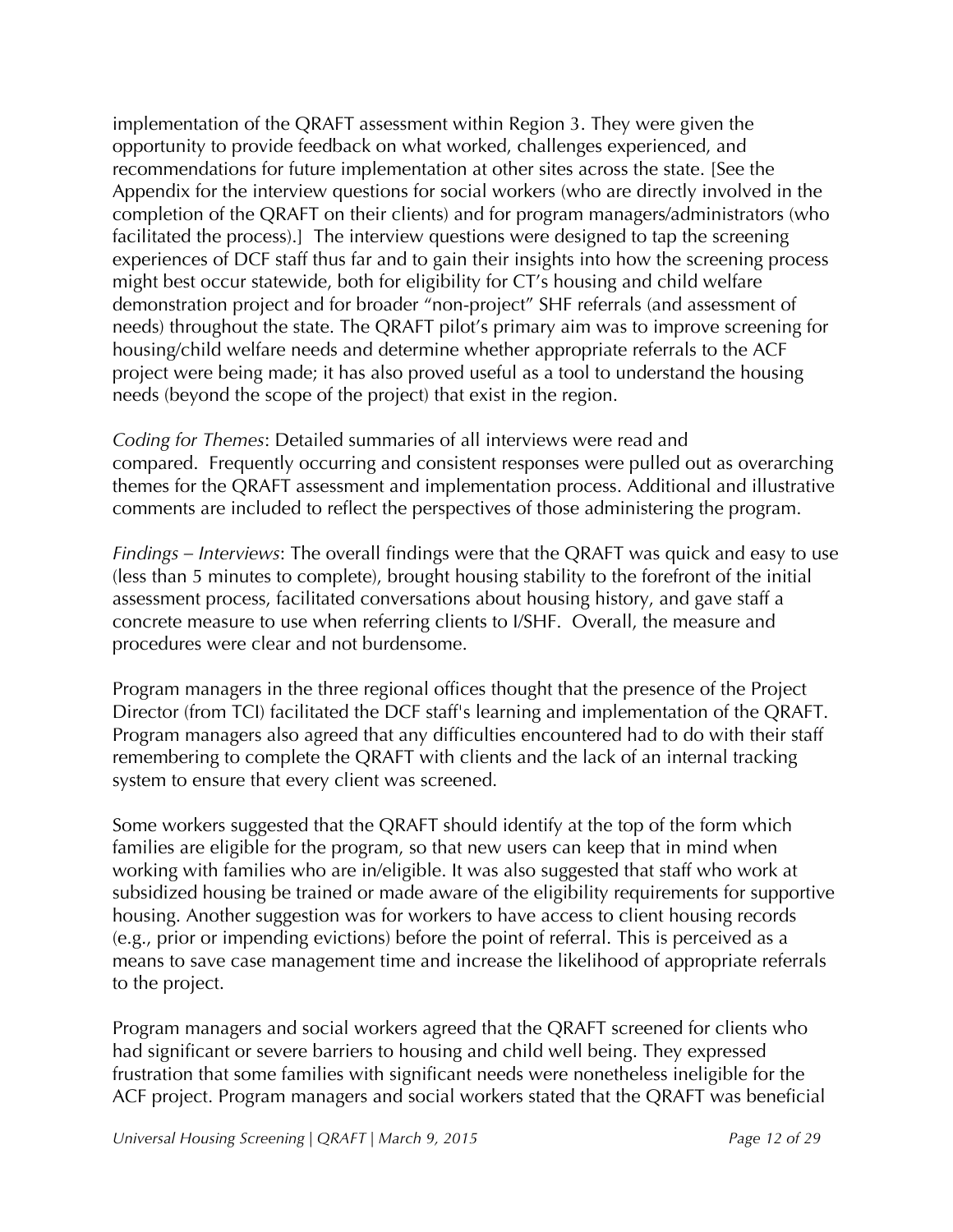in bringing awareness to available housing programs and in giving a tool to screen for housing stability. One manager reported that, overall, the screener was easy to use and that assigning scores was straightforward, and added that DCF staff sometimes "agonized" over families whose housing situation posed a moderate challenge (scaled as a 2 on the QRAFT, and not eligible for referral). That is, social workers were concerned that, without some additional support or intervention, a "two would become a three," that is, unsustainable housing conditions would end in family crisis. This brings to light a larger, systems-level concern about the scarcity of resources and the extent to which they might be applied to families in crisis versus the application of a prevention model. Specifically, families who are not "project eligible" but nonetheless have moderate to severe housing concerns will likely be queued on a waitlist for SH services (currently the waitlist is over 500 families).

Some program managers and workers felt that it might be unnecessary in the long run to use the QRAFT because social workers might make the same appraisals in their minds, without a formal process. In contrast, the regional administrator and central office lead saw the utility of routine screening for the project and, more importantly, for the documentation of statewide need and for a "systems change" of prompting workers to be thinking about basic needs (like housing) in addition to parenting issues.

All respondents agreed that staff orientation and buy-in are integral to successful statewide implementation of the QRAFT. Workers need to understand why they are using the QRAFT, how it was beneficial at other sites, and how it is a case management asset to with respect to appraising and addressing clients' housing stability.

We note that this pilot of the QRAFT was intended to apply a "housing lens" early in the process, encouraging workers to refer to TCI all families with "positive" screens. Project eligibility is determined at TCI; as such, in spite of the enthusiasm workers have about the housing and child welfare demonstration, the intent is not for the investigations unit to screen project eligibility. The intent is to screen for (significant to severe) housing concerns, which are one component of project eligibility. This distinction is important so that DCF staff may explain to their clients that immediate services are not guaranteed, whether they are referred into the project or to the pre-existing SHF program. [Clarification about eligibility for the housing and child welfare demonstration versus the pre-existing "regular" SHF referral and capacity is an important theme.]

The regional administrator and central office lead both expressed that coordination in planning/messaging at central office and regional levels would be important in order to roll out a QRAFT process to other regional offices. They also emphasized the importance of bringing support and "lessons learned" from Region 3 to meetings with the other regional directors and the need to streamline processes and consider logistics when expanding use of the tool.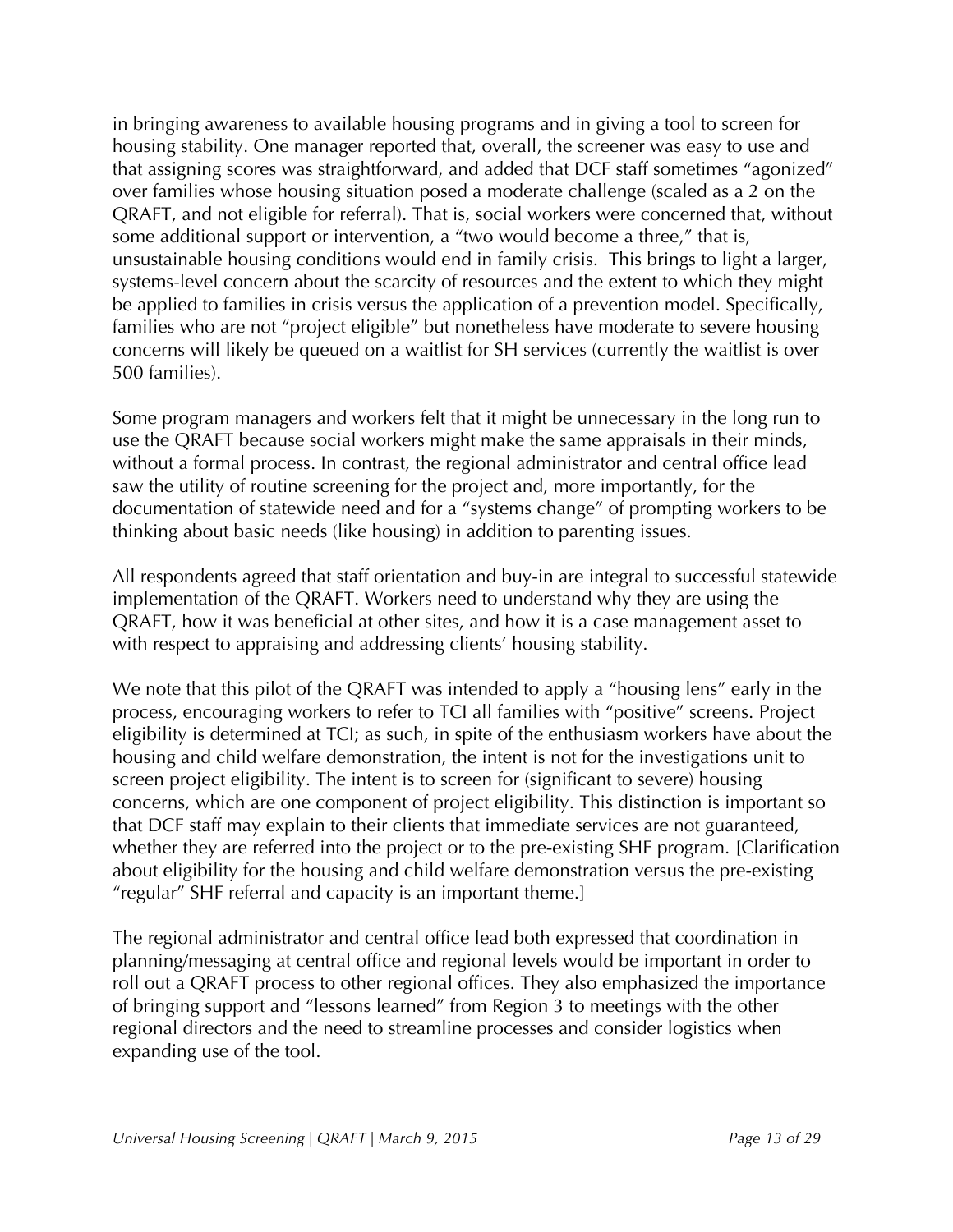# **IX. Summary**

In the period of November 2, 2014 to January 31, 2015, DCF social workers completed the QRAFT on 616 families in Region 3. Overall, 56 (9.1%) clients scored high on at least one housing item; 28 of these also had an open DCF case and therefore warranted a referral to TCI for potential eligibility for the ACF-funded housing and child welfare demonstration project. Initially, there were 10 referrals that did not meet criteria, but after a second review the families were referred. A total of 580 families were not referred at any point. This pilot utilized the QRAFT with two aims in mind: screening for housing concerns (effective) and assisting identification for the state's housing and child welfare demonstration (effective, even if it resulted in referral of cases that were not project eligible). Average numbers of referrals showed a trend of increasing during the months of the pilot period.

Among the 98 families with substantiated cases, 21 (21.4%) were above the referral threshold, indicating significant to severe housing concerns. Another 12.2% had housing challenges considered to be unsustainable (e.g., above 30% of income, emergent safety concerns, current instability, history of moves). Thus, over one-third of substantiated cases had unsustainable, significant, or severe housing concerns.

This new, shortened version of the RAFT is aimed at assessing urgent housing needs quickly and will continue to be used. With this new measure, families in need may be referred for housing services as soon as possible. Interviews with DCF Managers and Social Workers indicate that the QRAFT is easy to use, takes little time to complete, and provides a concrete measure of housing need.

This report is the final, formal report and the last in a series that covers the pilot period of November 2014 through January 2015. In January 2015, following team discussion and consultation with the project methodologist and the national evaluation staff at the Urban Institute, we recommended altering the randomization ratio so as to enable a higher proportion of eligible cases to enter the ISHF and PSHF conditions. Such alteration enables the maximal use of federal and state resources, e.g., permitted the ISHF "slots" (e.g., openings in case management) to be filled. This change was made and eligible cases began being assigned using a 0:1:1 randomization ratio (PSHF: ISHF: BAU) until ISHF filled on February 11, 2015. The randomization ratio has now been shifted to 1:0:1 until another ISHF slot becomes available.

This adjustment of the randomization ratio is the best possible solution from the standpoint of statistical power for two group comparisons, that is, comparing ISHF/PSHF combined to the BAU condition (as opposed to making primary comparisons across all three groups). The fact that there is zero probability of being randomized to ISHF for a period of time is irrelevant for ISHF + PSHF vs. BAU comparisons (the primary experimental question as determined at the outset of the project). However, this approach disadvantages PSHF vs. ISHF comparisons from the standpoint of statistical power. The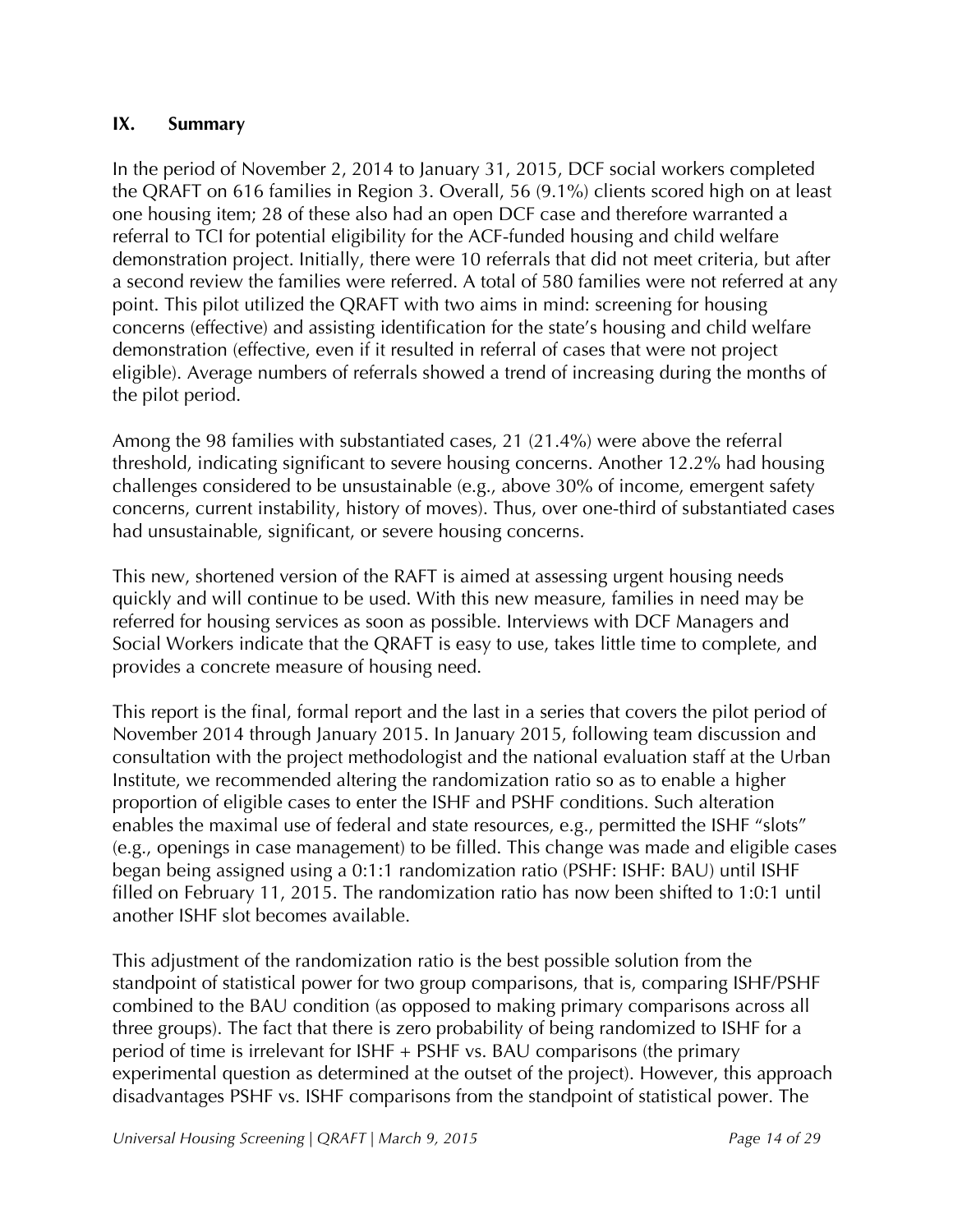PSHF data obtained during this phase of the project would be tainted due to the fact that there was zero probability of being randomized to ISHF as opposed to PSHF during this phase. We believe that this is an acceptable "cost" that maximizes the overall ability of the evaluation to compare families receiving supportive housing services to those who do not.

# **X. Policy, Systems, State, and Project-Level Implications**

Implications of this pilot emerge at the policy, systems, state, and project level.

*Policy and systems level implications.* Quantitative and qualitative data combine to suggest that the use of a very brief housing screen (five minutes or less to complete) enhanced the capacity of child welfare workers to consider housing as one of several areas of focus within their initial contacts with families. Among all the families referred to the investigations unit (substantiated, not substantiated, and diverted to CT's differential response system), the proportion of significant to severe housing problems was less than 10%. Considering only the children whose child welfare cases were substantiated, the proportion of significant to severe housing concerns is approximately 21%. When unsustainable housing conditions are considered as well as significant to severe concerns, the proportion of families identified rises to about one-third (33.7%). We believe that these are the first "population level" data (e.g., all cases in a geographic region, albeit a very small one) on housing as a concern in families referred to Child Protective Services. It is critical that these findings be replicated within a larger region and timeframe, the findings interpreted within a nuanced understanding of the conditions of the appraisal, and the implications considered with care.

The QRAFT pilot suggests a low respondent burden and a slight tendency toward overreferral for the funded demonstration in housing and child welfare and adequate to good ability to identify housing concerns within the population of cases referred during the 3 month interval; however, without additional examination of family characteristics over time, it is difficult to ascertain just how accurately the tool appraises housing concerns along with child and family service needs. These case level data are available elsewhere, however, and may further illuminate the screening process.

The vast majority of families involved in the child welfare system live with limited means (i.e., in poverty); unstably housed and homeless families usually have incomes that are too low to sustain acceptable housing without a housing subsidy<sup>5</sup>. Whereas there is ample evidence that housing problems are coincident with child welfare concerns<sup>6</sup>, a note of caution is warranted. Specifically, poor housing conditions *per se* should not be

 <sup>5</sup> Rog, D., & Buckner, J. C. (2007, March). *Homeless families and children*. Paper presented at the 2007 National Symposium on Homelessness Research, Washington, DC. Retrieved from http://aspe.hhs.gov/hsp/homelessness/ symposium07/rog/.

<sup>6</sup> Courtney, M., McMurtry, S., & Zinn, A. (2004). Housing problems experienced by recipients of child welfare services. *Child Welfare*, 83, 389–392; Dhillon, A. (2005). *Keeping families together and safe: A primer on the child protection–housing connection*. Washington, DC: Child Welfare League of America.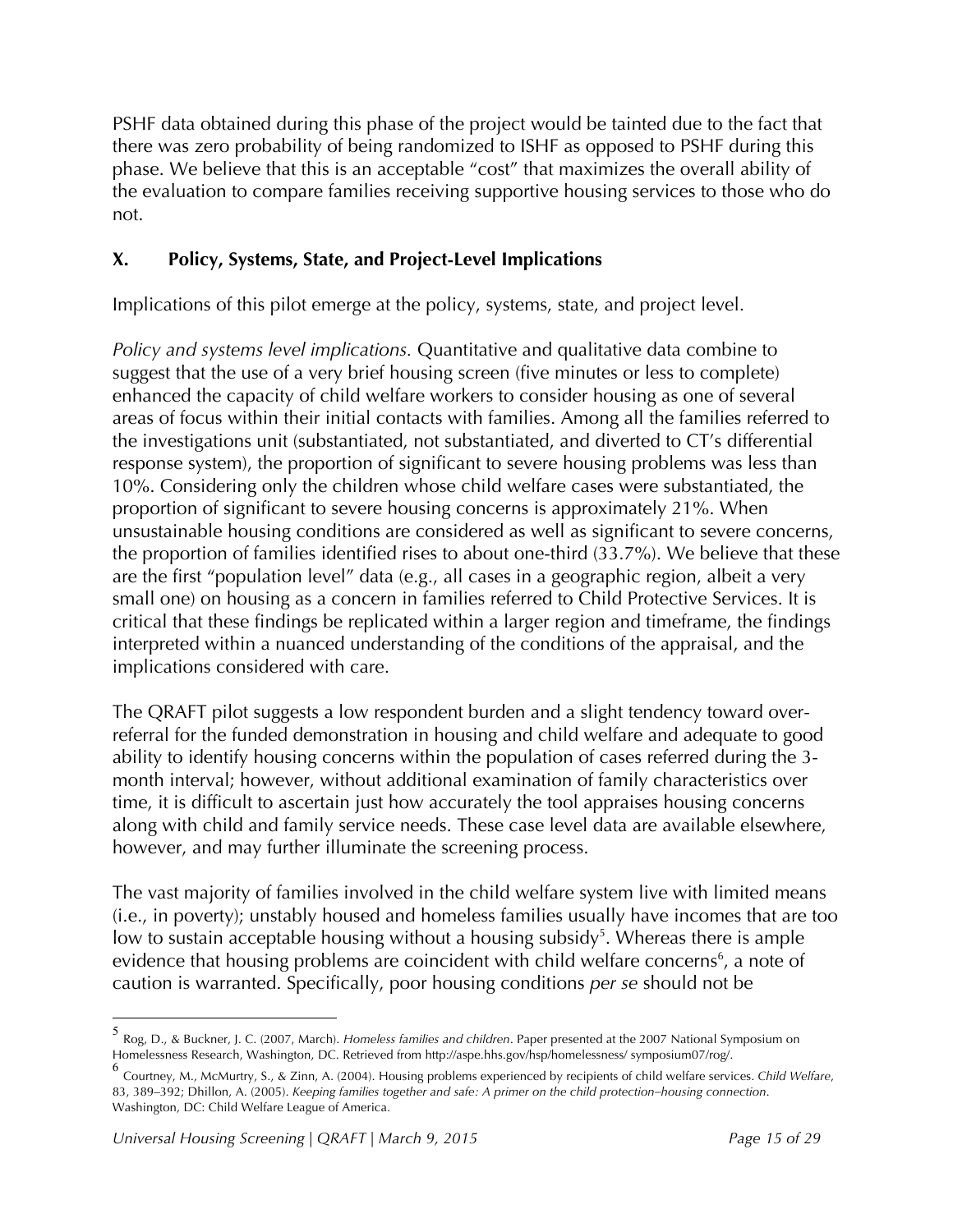confounded with the family's underlying capacity to promote the well being of children, even if they are associated with increased risk of child welfare involvement and/or child removal. At the same time, housing conditions *both reflect and promote* family stability.

Parents and children benefit from safe, affordable housing. Compared to families in unstable conditions, children in stable housing evidence better educational, developmental, and health outcomes, and their parents demonstrate less parenting stress, better health, and greater parenting satisfaction. Housing condition is but one component of a systemic approach to shoring up vulnerable families, and it may be an important tool for promoting family autonomy and service engagement.<sup>7</sup> Because the data are as yet emerging, and the effects of SH programs are as yet to be determined in controlled trials, it is premature to suggest that housing should be considered formally as a risk factor. Further, there is potential for biased decision making throughout child welfare investigation and intervention processes, so it is essential to consider the implications of assessing and monitoring housing concerns. Nevertheless, there may be national implications with respect to the data items that States report annually<sup>8</sup>.

This pilot underscored the field's reaction to managing the limited housing resources available for families in the child welfare system. Social workers expressed concern over long waitlists for SH outside the funded demonstration, as well as implying that there is some inherent tension between the desire to intervene fully with families experiencing crisis and to provide preventive resources for families whose living situations seem tenuous and unsustainable. One implication of this is the continuing need for the housing and child welfare systems to explore means to co-conduct and monitor assessment of and intervention with specific subsets of the population. Whereas there is ample data that suggest the co-incidence of housing instability and child welfare involvement, the field is some distance from realizing a continuum of supports that include primary prevention, secondary intervention, and tertiary services for vulnerable families that are fully tailored to individual family risks and assets. What may emerge over time is a capacity to better differentiate housing and child welfare services by component/service, dosage/intensity, and level of program support.

*State implications*. In Region 3 during this pilot, the number of referrals in a 3-month period was 616. Annualizing that rate suggests that the year-long total for this region might be 2,464. A substantiation rate of approximately 16% would suggest that 394 children might have substantiated cases. Applying the rate of 21% with significant to severe housing concerns and 34% with moderate to severe concerns, Region 3 might observe 83 and 134 cases in those risk categories, respectively. Although this figure might appear modest, this is but one of six CT DCF Regions, and one of the less densely populated ones.

 <sup>7</sup> Farrell, A.F., Lujan, M., Britner, P.A., Randall, K., & Goodrich, S. (2012). "I am part of every decision": Client perceptions of engagement within a supportive housing child welfare programme. *Child and Family Social Work*, *17*(2), 254–264.

<sup>&</sup>lt;sup>8</sup> For example, The Child Abuse Prevention and Treatment Act [(CAPTA), amended as PL 111-320, The CAPTA Reauthorization Act of 2010] requires states to report a range of child and family factors related to abuse and neglect. Additionally, a number of child- and family-oriented research and advocacy groups collect, monitor, and analyze data related to maltreatment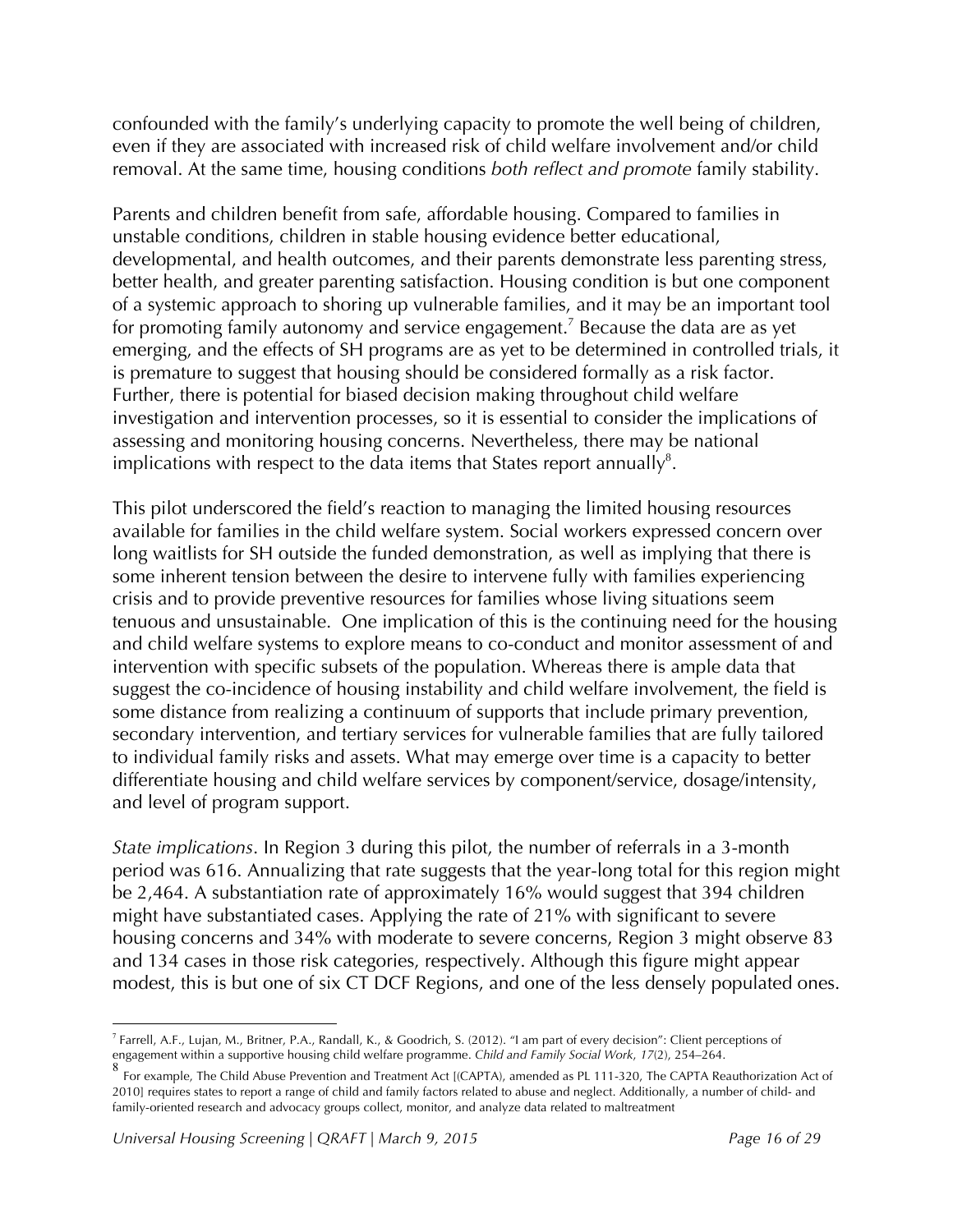According to DCF, $9$  FY 2014 observed 30,577 accepted reports and allegations and 4,930 substantiations, for a rate of 16% (equivalent to what was observed in Region 3 during the pilot). If 21% of these cases were to evidence significant to severe housing concerns this would suggest 1,035 families with substantiated child protective services cases and significant to severe housing problems. An additional 641 families might present with moderate housing concerns. For the remainder of families referred, housing conditions either do not present a barrier to well being or operate as an asset.

This exercise in extrapolation is useful to the extent that it might assist the state in assessing and allotting resources with respect to housing and child welfare. Specifically, the CT DCF has allocated resources to state Rental Assistance Program (RAP) vouchers beyond what is available through Section 8 and Family Unification Program vouchers. The state typically experiences a long waitlist for SH services both due to limits in service capacity and restricted rental assistance within a state that is home to some of the most expensive housing corridors in the nation.

See below for project implications with statewide import.

*Project implications*. The use of the QRAFT appears to have increased the appropriateness of referrals for triage and can be replicated in support of project expansion. As recommended below, the QRAFT can assist in estimating likely number of project eligible cases in other regions. Likewise, when adopted outside of the randomized trial, universal screening will enable projections for the likely number of families who will benefit from SH and who may require housing subsidy/vouchers to attain stability, enabling an appraisal of statewide need. This information may help support the maximal expansion of the housing and child welfare demonstration and allow caseflow to move unhindered by limited access to vouchers. DCF and TCI have committed resources to support expansion beyond the federal funding and intended to produce maximal caseflow going forward. Assuming that expansion occurs with good implementation fidelity, the research aims of the demonstration are best supported by high enrollment in the randomized trial.

Over time, collecting and examining DCF data (e.g., Structured Decision Making, child and family well being, family reunification, preservation, recidivism, etc.) and service data (program engagement) may enable a clearer understanding of family needs and support a process for assigning families to different levels of service based on these appraisals, e.g., a differentiated response to SH needs in which screening and assessment enable triage into different levels of support. This notion, which has been under discussion with DCF and TCI for some time, has the potential to inform a more careful allotment of resources based on need. The QRAFT and other means of screening may inform a demonstration of differentiated SH assignment, however, this approach cannot feasibly be piloted within regions that are also part of the national demonstration.

 <sup>9</sup> CT DCF (2015). Town Pages: Number of accepted reports and allegations to DCF. Retrieved from http://www.ct.gov/dcf/lib/dcf/positive\_outcomes/pdf/dcftownpages2014.pdf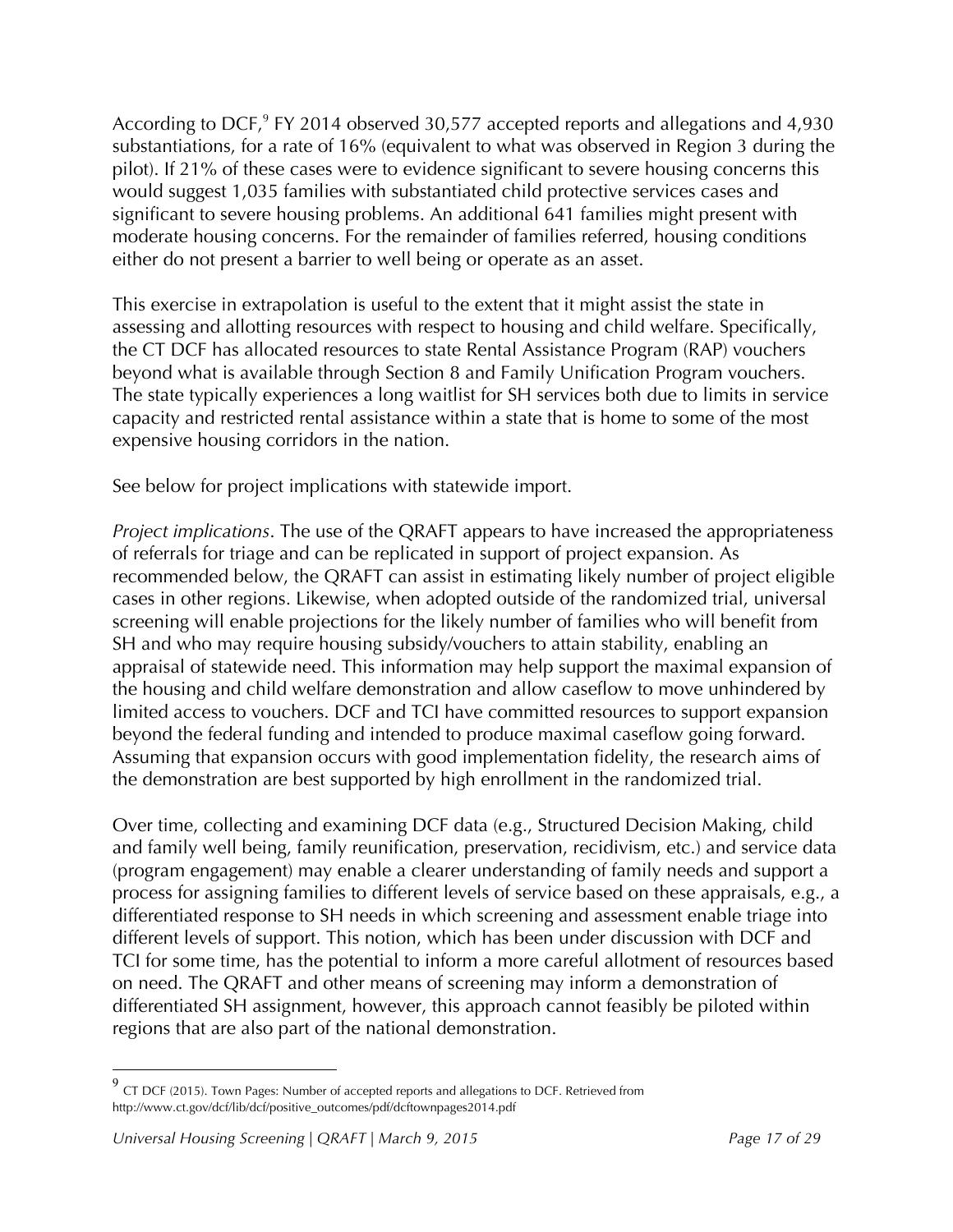# **XI. Recommendations**

1. *Continue QRAFT in Region 3*. The consensus among DCF, TCI and the UConn evaluation team is to continue using the QRAFT and to expand its use.

One possible modification discussed was replacing the yes/no items on parent and child functioning with Likert-type items so that a slightly more elaborated picture of family functioning is available. There was no opportunity to pilot this approach, which would maintain the same number of questions and require social workers to select a score of 0-4 (not a challenge to significant challenge, as in current housing questions) rather than "yes/no" on two items. Some DCF staff expressed concern that this change to response option would be overly burdensome and time consuming and would be of unknown benefit; thus, they did not support the modification.

- 2. *Conduct in-depth analysis* of the screening process and how it relates to other processes and data.
	- 2a. Examine the small number of families (n=2) whose RAFT scores did not reach the referral threshold, but who were referred (and accepted into the project) because DCF staff considered them to be otherwise likely eligible. This may illuminate family attributes that are not currently tapped by the QRAFT and enable modifications.
	- 2b. In collaboration with TCI and DCF, through observation and documentation, develop a more formal protocol for completing the RAFT, such that a replication can be informed by a clear articulation of procedures. This will help ensure that there is fidelity to the intended use and will increase the likelihood of reliable and valid use of screening.
	- 2c. Obtain additional family data in order to examine whether the QRAFT relates to other, more detailed appraisals of family risks and assets, including: Structured Decision Making data (collected by DCF); the family assessment that is completed by TCI (which includes the RAFT, measures of parent and child functioning, and a biopsychosocial assessment); family engagement, program enrollment duration, and family outcomes. Some of these measures are proximal in nature and can enable a fairly prompt examination of the QRAFT, whereas others await family's program enrollment across time.
- *3. Expand use of QRAFT to the entire state, in the Investigations Units.* Using the QRAFT statewide will enable CT to approximate the overall prevalence of severe housing problems. This will be of assistance in planning for services, projecting demand for supportive housing services generally, estimating the proportion of cases that might be eligible for the housing and child welfare project, and enable estimates of voucher use. Additionally, it accomplishes a critical systems change objective of the federal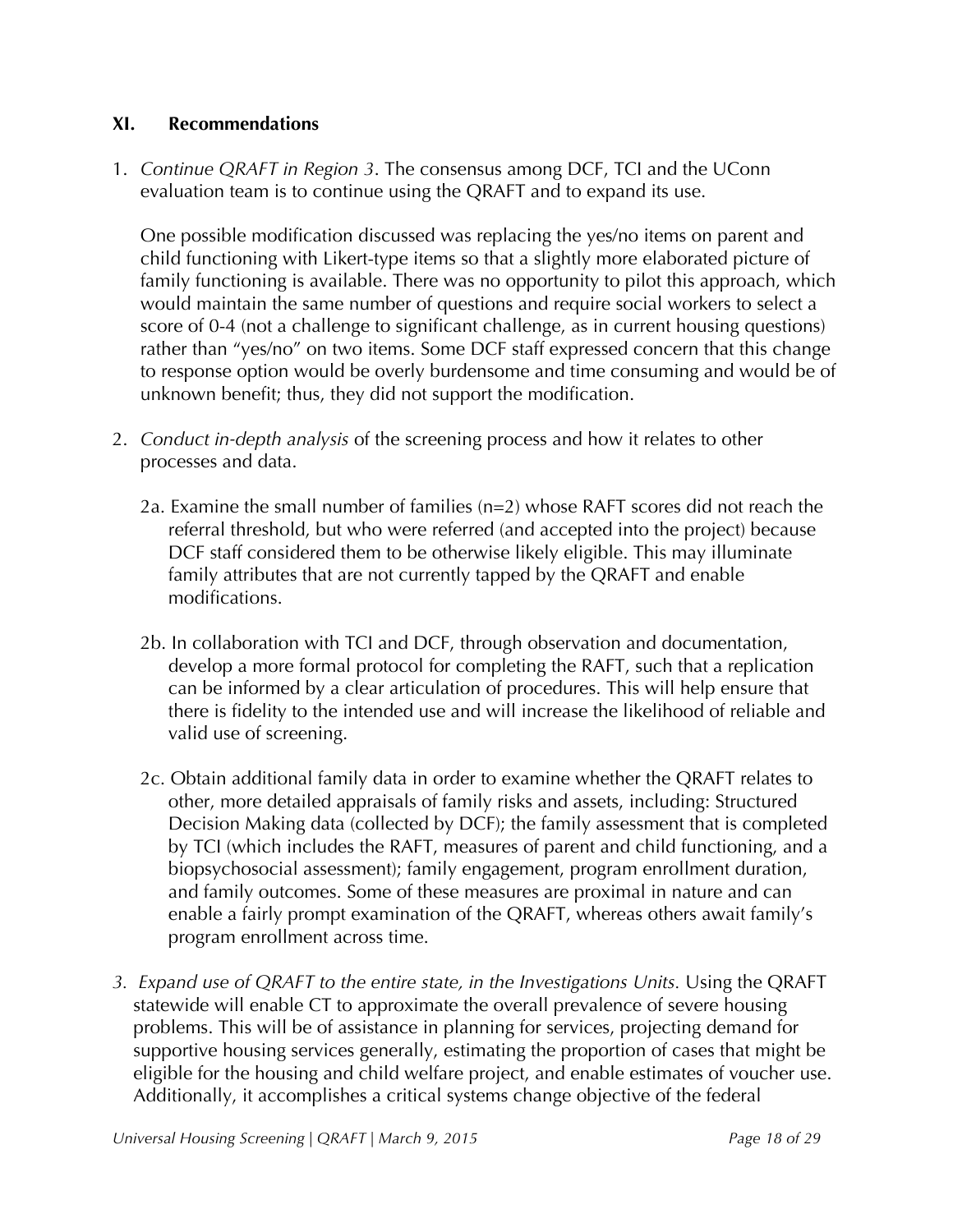demonstration: applying a housing "lens" early in each family's child welfare involvement.

- 4. *As planned, adopt the targeting and referral form that is currently used only in Region 3.* Currently, Region 3 is using a referral form that was developed for the housing and child welfare project (it appears in the Appendix). There is consensus that expanding the use of this form to all regions will enable a systematic approach to understanding family needs and, when used in combination with the QRAFT, permit a fuller examination of the effectiveness of the QRAFT.
- 5*. Provide orientation to DCF social workers to use both the QRAFT and the referral form.* In so doing, offer a rationale that portrays the demonstration project as only one part of the context for housing support, e.g., indicate that the QRAFT is a means of applying a housing lens early in each family's child welfare involvement rather than presenting the QRAFT solely or primarily as a means of entering the housing and child welfare project (or the ISHF program). In addition, the QRAFT offers opportunity to "flag" parent and child strengths and difficulties that may inform case management regardless of whether the case is substantiated or not. There are as well logistical and resource concerns with respect to administration of the RAFT, collecting the data produced, and providing support and technical assistance. (Note that this pilot benefited from the presence of the ISHF project director at all three DCF offices.)
- 6. *Within the housing and child welfare demonstration, continue with the altered randomization ratio of 1:0:1 so as to permit referrals to enter PSHF.* This condition would continue until TCI can hire and train a new ISHF case manager, which would enable an additional seven slots to open, likely by the beginning of April 2015. This enhanced capacity would again force an alteration in the randomization scheme; assuming that these alterations are acceptable from the standpoint of analyses (and/or with corresponding adjustments), it is possible for the project to complete its case enrollment on schedule in spite of an initial slow start.

# **XII. Appendices**

Appendix 1: QRAFT Version, Current Appendix 2: Interview Questions (Manager, Social Worker Versions) Appendix 3: Referral and Triage Packet Appendix 4: Revised Caseflow Plan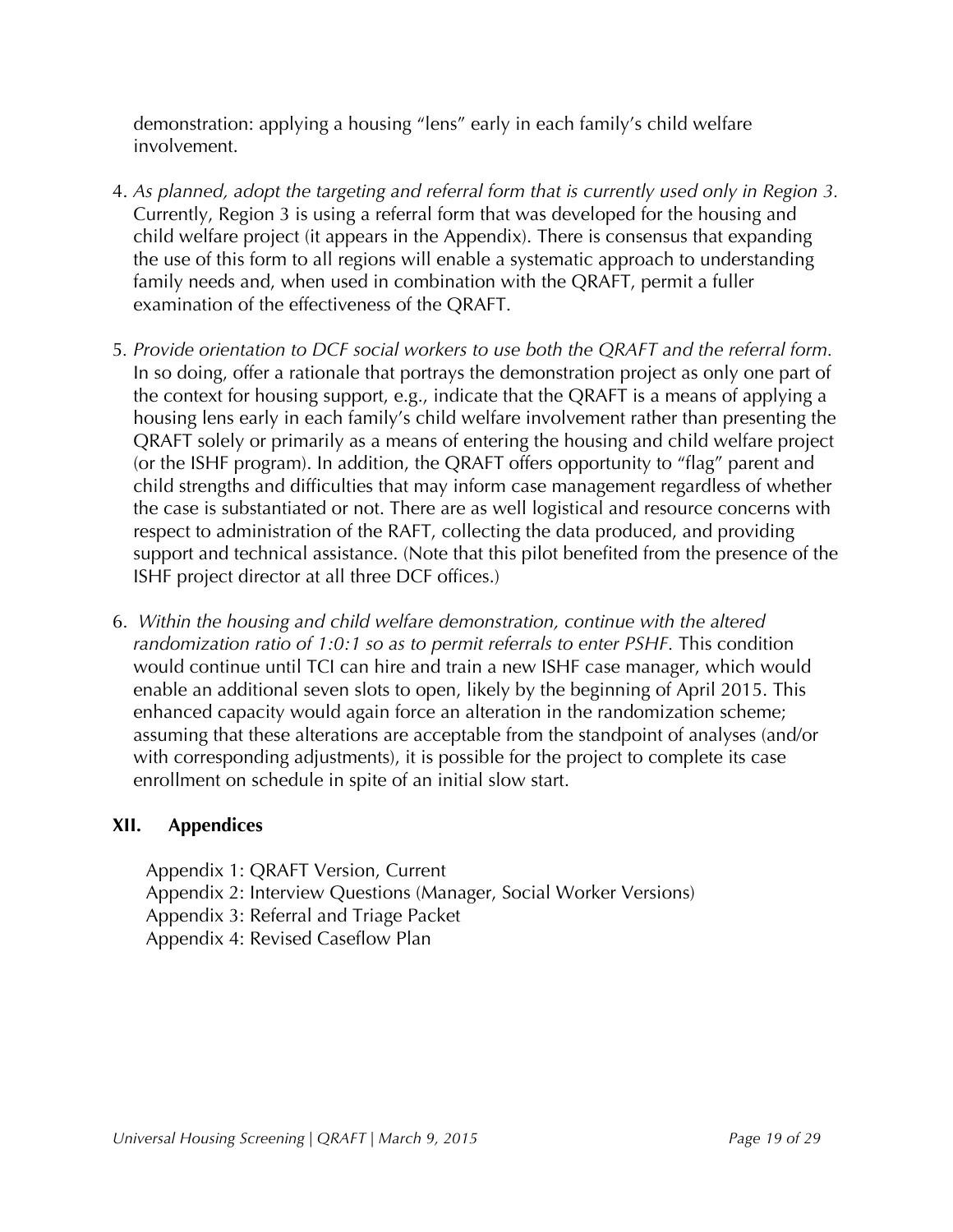### **APPENDIX 1: QRAFT**

| <b>Quick Risk Assessment for Family Triage (Q-RAFT)</b> |  |
|---------------------------------------------------------|--|
|---------------------------------------------------------|--|

The Q-RAFT is a rapid way to assess the suitability of clients for housing and child welfare intervention. Please complete this form on all clients prior to a decision about substantiation. Return forms to your Supportive Housing Liaison. See instructions below.

| Date:                                |                 |                                                   |
|--------------------------------------|-----------------|---------------------------------------------------|
| Office:                              | LINK#:          |                                                   |
| <b>Social Worker:</b>                | Phone#:         |                                                   |
| <b>Social Work Supervisor:</b>       | Phone#:         |                                                   |
| Substantiation<br><b>Decision:</b>   | Unsubstantiated | Family Assessment Response (FAR)   Not Applicable |
| <b>Transfer to Ongoing Services?</b> | <b>Yes</b>      | Already Active CPS Case<br>lNo                    |
| <b>Removal of Child(ren)?</b>        | lYes            | <b>INo</b>                                        |

|                                                                                                                                        | 0                                                                                                   | 1                                                                      | $\mathbf{2}$                                                                                          | 3                                                                                                                        |                                                                                                                  |
|----------------------------------------------------------------------------------------------------------------------------------------|-----------------------------------------------------------------------------------------------------|------------------------------------------------------------------------|-------------------------------------------------------------------------------------------------------|--------------------------------------------------------------------------------------------------------------------------|------------------------------------------------------------------------------------------------------------------|
| <b>Factor</b>                                                                                                                          | Asset/Not a barrier                                                                                 | Mild barrier                                                           | Moderate barrier                                                                                      | Significant barrier                                                                                                      | Severe barrier                                                                                                   |
| <b>Current</b><br><b>Housing</b>                                                                                                       | Safe, adequate, un-<br>subsidized housing                                                           | Safe, adequate, subsi-<br>dized housing                                | Stable, barely ad-<br>equate; or costs<br>unsustainable (>30%<br>of income)                           | Transitional, tempo-<br>rary or unsafe housing;<br>exiting residential, hos-<br>pital or institution;<br>eviction notice | Undomiciled (living on<br>street, in car); shelter;<br>homeless; property<br>condemned                           |
| $\overline{2}$                                                                                                                         |                                                                                                     |                                                                        | Marginally safe                                                                                       | Potential for threat                                                                                                     | Unsafe; immediate                                                                                                |
| Housing<br><b>Condition</b>                                                                                                            | Housing is safe and<br>adequate for family<br>needs                                                 | Safe, but future uncer-<br>tain or threatened, or<br>other barrier     | home, but mainte-<br>nance needed, or<br>stability unlikely, or<br>neighborhood unsafe for any reason | or harm; safety plan-<br>ning essential;<br>unsustainable housing                                                        | danger/risk; CPS call;<br>needs urgent safety plan-<br>ning; or chronic, severe<br>problems                      |
| з                                                                                                                                      |                                                                                                     | Family factors pose                                                    | 1 explainable                                                                                         | Chronic housing in-                                                                                                      | Two or more shelter                                                                                              |
| <b>Housing</b><br><b>History</b>                                                                                                       | No significant history barrier (e.g., family<br>of housing problems<br>before current<br>episode    | size, prior damage, in-<br>stability, disability,<br>language, income) | eviction; head of<br>household <18; no<br>rental history; evic-<br>tions/judgments in<br>the past     | stability, for example,<br>multiple shelter place-<br>ments; 3 or more<br>moves in the past year                         | stays; multiple episodes of<br>being undomiciled; chron-<br>ic homelessness; history of<br>living on the street. |
| Comments:                                                                                                                              |                                                                                                     |                                                                        |                                                                                                       |                                                                                                                          |                                                                                                                  |
| 4.                                                                                                                                     | Is domestic violence currently present in household?                                                |                                                                        |                                                                                                       |                                                                                                                          | <b>P</b> es<br><b>No</b>                                                                                         |
| Does parent have current/past history of mental illness, chronic health conditions, substance abuse,<br>5.<br>or related difficulties? |                                                                                                     |                                                                        |                                                                                                       | <b>No</b><br>Yes                                                                                                         |                                                                                                                  |
| 6.                                                                                                                                     | Are there one or more child(ren) with developmental, learning, behavior, and/or emotional problems? |                                                                        |                                                                                                       |                                                                                                                          |                                                                                                                  |
|                                                                                                                                        |                                                                                                     |                                                                        |                                                                                                       |                                                                                                                          | Yes<br>No                                                                                                        |

#### Comments:

Please submit this form to your Supportive Housing Liaison. If a family has a score of 3 or 4 in any housing factor please refer the family by completing the Supportive Housing for Families referral packet. You will receive a follow-up contact from The Connection, Inc. when families score below 3.

Please check this box if you have submitted already or will submit a Supportive Housing for Families Referral Packet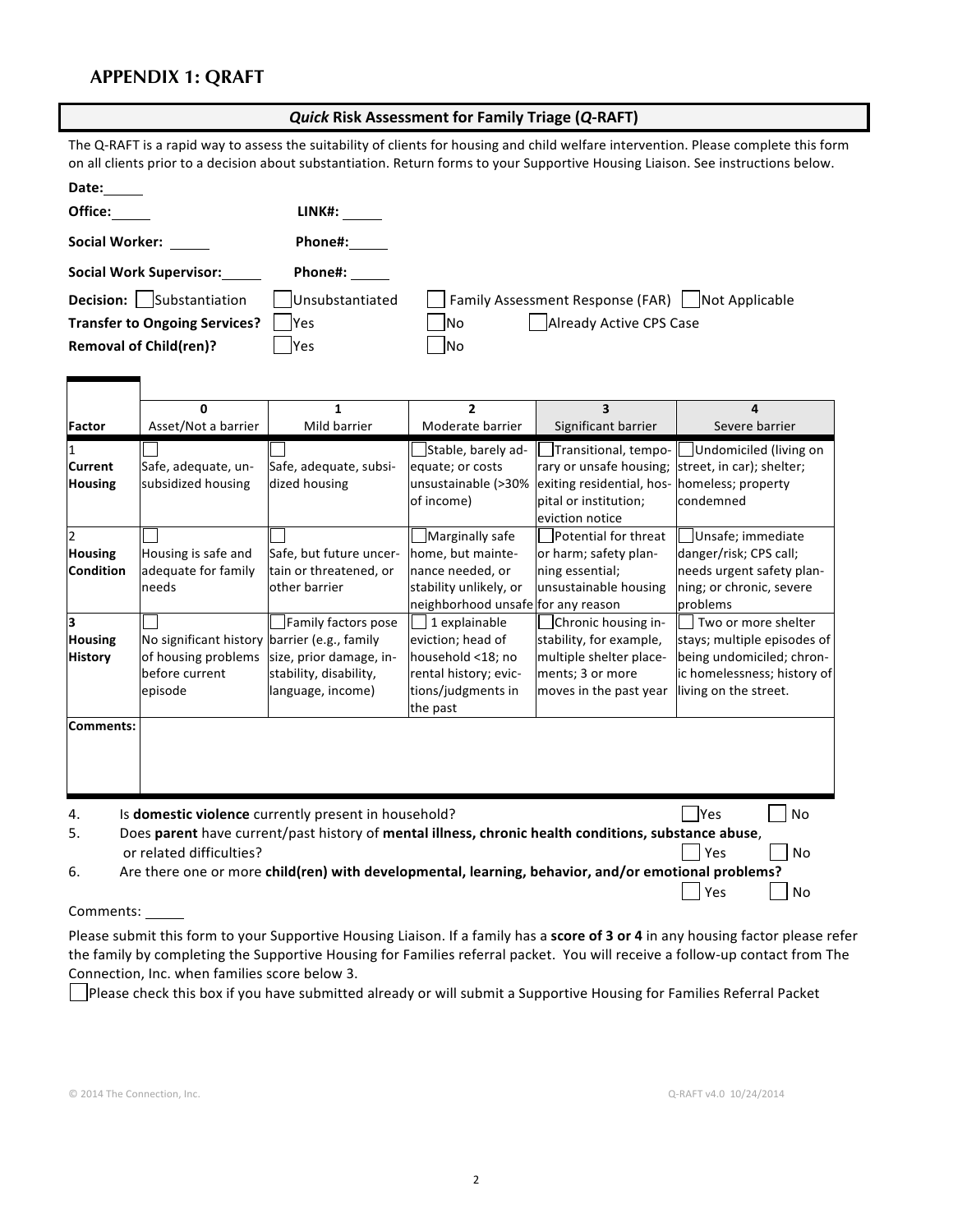# **Appendix 2: Interview Questions | DCF Staff**



#### **UConn Housing and Child Welfare Evaluation Team Questions for DCF Supervisors After QRAFT® Pilot**

#### Instructions:

*This is an informal conversation between you and the DCF supervisor. Introduce self, make sure the person knows who you are on the UConn team, ensure them that their comments will not be associated with them in any way, rather, that we will report general impressions about the use of the QRAFT as part of a report on its use so far. Ask them if they have a copy of the QRAFT handy for reference. Thank them for being willing to talk with you.*

What have you heard from staff about their preparedness to complete the QRAFT? (prompts, as needed)

- time/effort required
- easy/difficult (if difficult, why?)

Has completing the QRAFT in Region 3 affected:

- engagement with the clients/families?
- the way staff are thinking about housing issues in their work with families?

What do you see as the purpose of having workers fill out a QRAFT on all new clients? (prompts)

- It helps DCF to look at families with a housing lens as early as possible (systems change)?
	- It ensures that all eligible families are referred to the ISHF project in the prescribed time frame?
	- It provides useful data on housing barriers and child welfare needs on all families at intake regardless of their eligibility in ISHF?

What are your thoughts about the ease of rolling the QRAFT out statewide?

- Do you think that DCF staff need additional training on its use?
- If so, how might this best be provided?

Is there anything else you'd like to add?

*Thanks so much for taking the time to talk. We really appreciate your feedback and contributions.*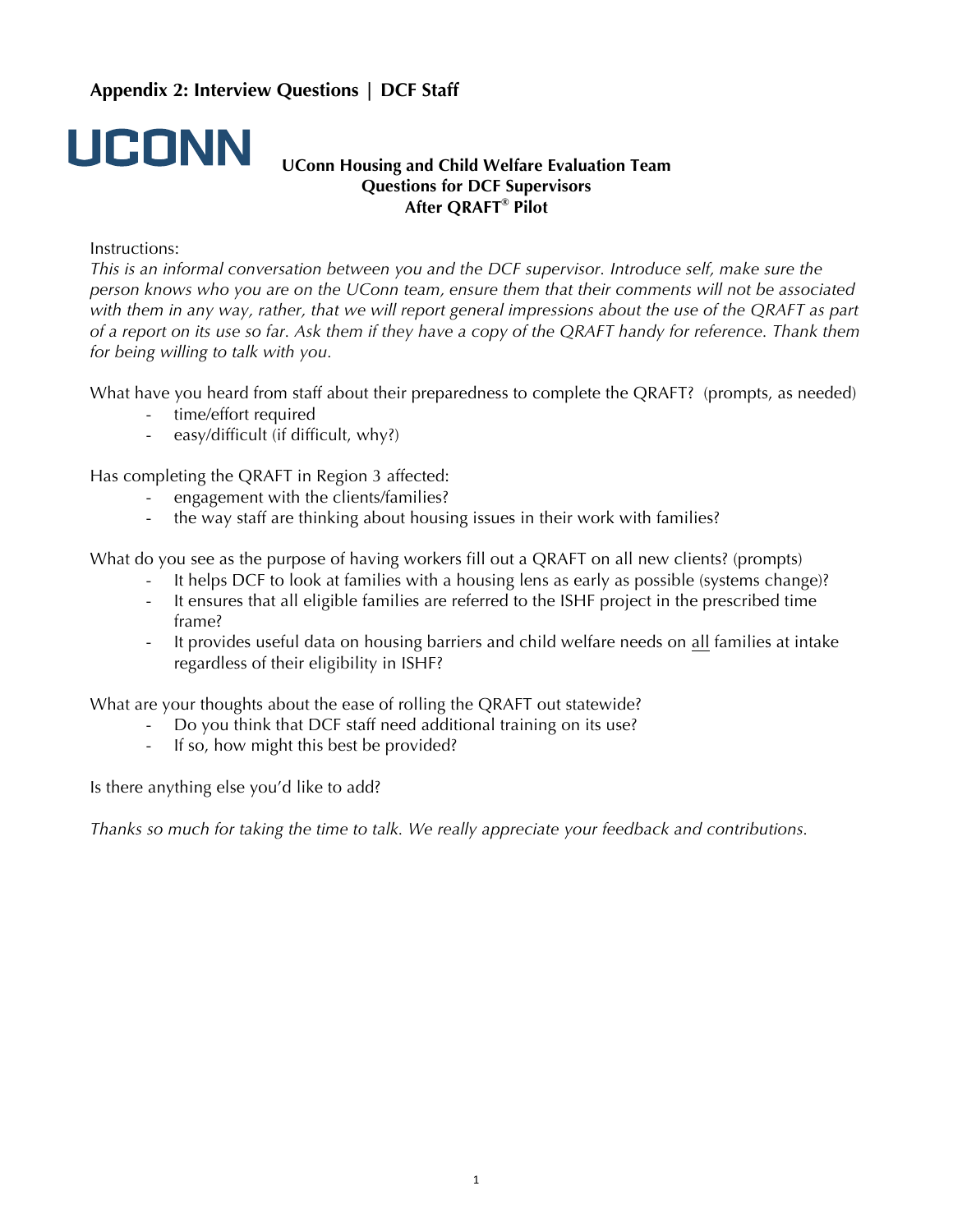

#### **UConn Housing and Child Welfare Evaluation Team Questions for DCF Staff After QRAFT® Pilot**

Instructions:

*This is an informal conversation between you and the DCF staffer. Introduce self, make sure the person knows who you are on the UConn team, ensure them that their comments will not be associated with them in any way, rather, that we will report general impressions about the use of the QRAFT as part of a report on its use so far. Ask them if they have a copy of the QRAFT handy for reference. Thank them for being willing to talk with you and explain that the conversation should be* 

About how many QRAFTs have you completed?

On average, how many minutes does it take you to complete a QRAFT?

How did you prepare to complete the QRAFT? How much time/effort was required?

How easy or difficult is it to complete a QRAFT on/with a family? [very easy, easy, neither, difficult, very difficult]. Please explain.

To what extent did completing the QRAFT affect your engagement with the client/family?

To what extent did the QRAFT process affect the way you think about housing issues in your work with families?

Did you learn anything about clients that you would not have normally known through the QRAFT process? Can you think of specific examples?

What are your thoughts about the ease of rolling the QRAFT out statewide? Do you think that DCF staff need training and if so, how might this best be provided?

Is there anything else you'd like to add?

*Thanks so much for taking the time to talk. We really appreciate your feedback and contributions.*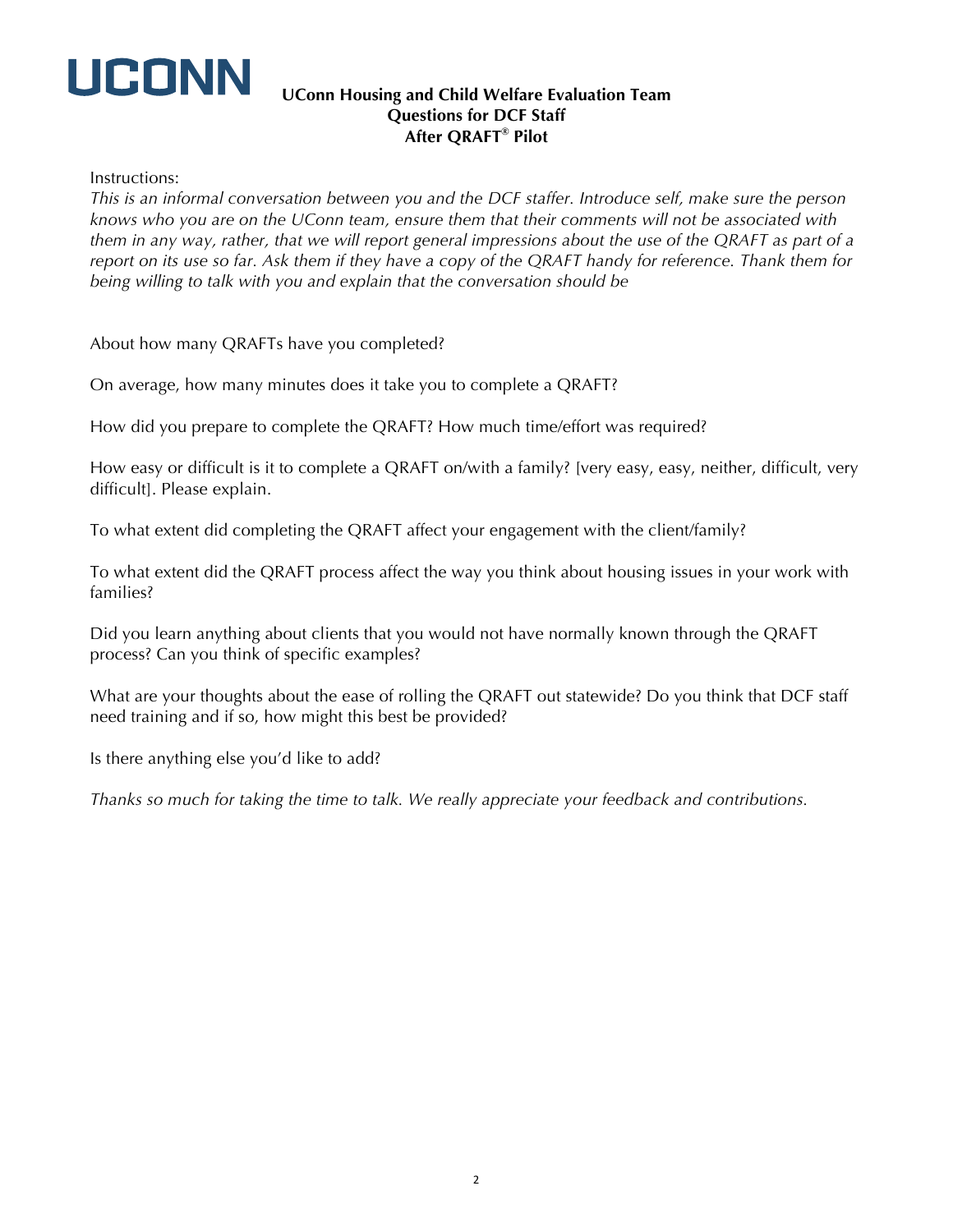

# **Supportive Housing for Families<sup>®</sup> Referral**

The Supportive Housing for Families® Program, is a voluntary program and is a partnership between The Connection, Inc. and its associated agencies and DCF, which provides eligible DCF clients with Intensive Case Management services. Through weekly home visits, apartment search assistance, advocacy, crisis intervention and referrals to counseling services as needed, the case manager assists the family to meet their needs and to accomplish the goals on their DCF service plan. Additionally, the program assists in locating permanent, safe and adequate housing and access to housing subsidies as available.

> To Make a Referral, please fax the following 6 pages and attachments to: SHF<sup>®</sup> Admissions Department at 860-344-1542.

- $\bullet$ The SHF Referral Form completed on your computer by the referring DCF worker. Please do not hand-write referrals.
- Recent (within 30 days) state criminal record check(s) for the client and all other adults (18  $\bullet$ years and older) who plan to reside with client
- The most recent DCF Case Plan and the DCF Release of Information must also be forwarded with the referral.
- Questions? Please check with your DCF supervisor or call The Connection, Inc. Intake and Admissions Department at 860.344.0682.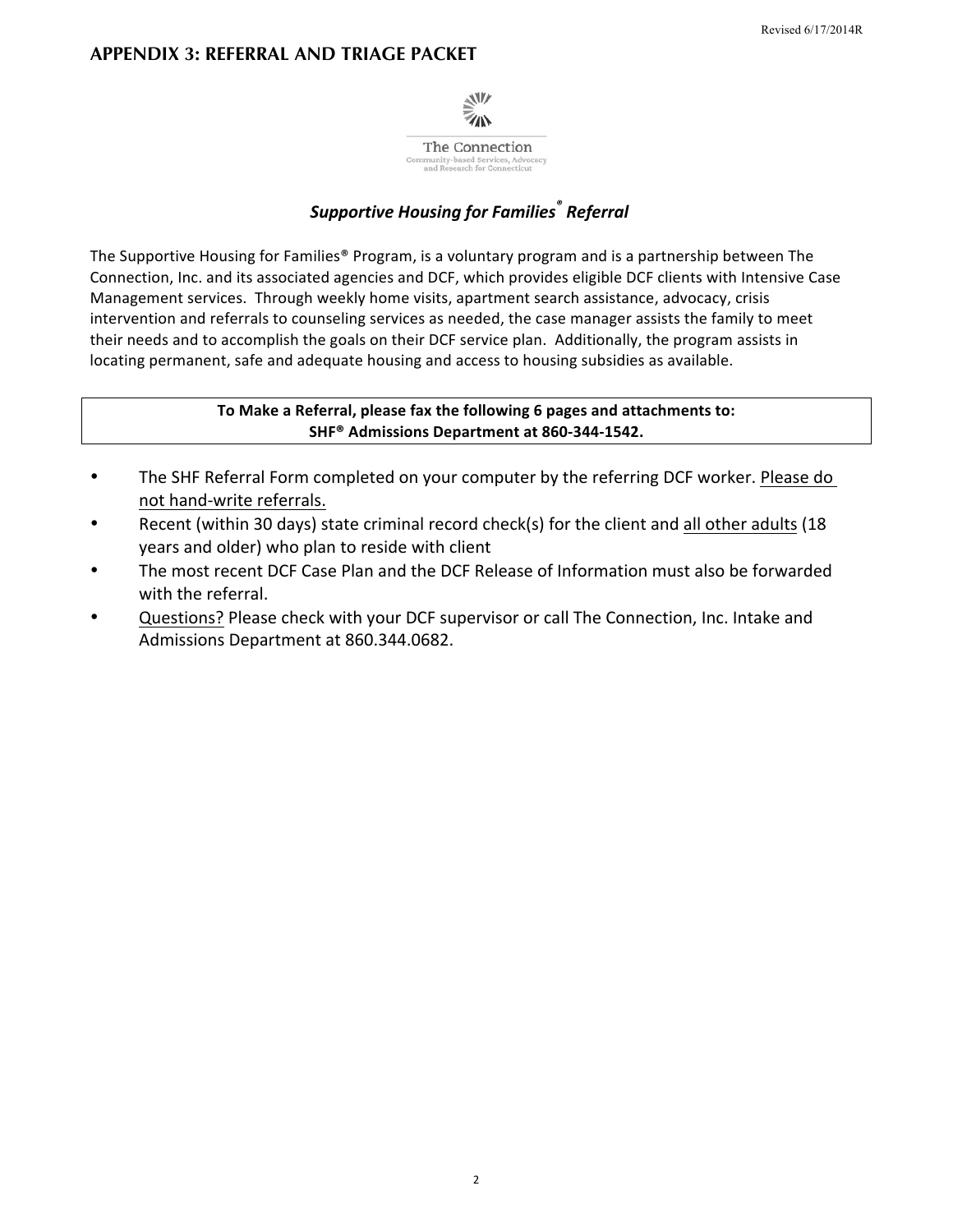

The Connection Community-based Services, Advocacy<br>and Research for Connecticut

Revised 6/17/2014R

#### **SUPPORTIVE HOUSING FOR FAMILIES ® Referral Form**

Fax to: 860-344-1542

| Referral Date         |       | Referring Office: | DCF Region: |  |
|-----------------------|-------|-------------------|-------------|--|
| Referring worker      | Phone |                   | Email       |  |
| <b>DCF Supervisor</b> | Phone |                   | Email       |  |
| DCF Link #            |       |                   | Fax         |  |

# **CLIENT CONTACT INFORMATION**

| Name:                                    | DOB:  | SS#:              |
|------------------------------------------|-------|-------------------|
| Address:                                 | Town: | State: CT<br>Zip: |
| Phone 1:                                 | Type: |                   |
| Phone 2:                                 | Type: |                   |
| One town in which client wishes to live: |       |                   |

### **CLIENT DEMOGRAPHICS**

| Gender:                                | Male                                     |            | Female                                            |                                                     |
|----------------------------------------|------------------------------------------|------------|---------------------------------------------------|-----------------------------------------------------|
| Race:                                  | African American                         |            | Caucasian                                         | Hispanic/Latino                                     |
|                                        | Hawaiian/Pl                              |            | Native Am / Alaskan                               | Other                                               |
|                                        | Asian                                    |            | Undisclosed                                       |                                                     |
| <b>Hispanic Origin:</b>                | Not Hispanic/Latino<br>$\vert \ \ \vert$ |            | Mexican<br>$\Box$                                 | Cuban<br>$\blacksquare$                             |
|                                        | Puerto Rican<br>$\blacksquare$           |            | $\Box$ South/Central American<br>Latino<br>$\Box$ |                                                     |
| <b>Marital Status:</b>                 | $\Box$ Single                            | Married    | $\Box$ Separated<br>Divorced<br>$\Box$            | Widowed                                             |
| Citizenship:                           | $\Box$ Citizen                           | Immigrant: | Documented<br>$\mathbf{L}$                        | $\Box$ Undocumented                                 |
|                                        |                                          |            | Is any family member a citizen?                   | <b>YES</b><br><b>NO</b><br>$\overline{\phantom{a}}$ |
| Veteran Status (veteran in household?) |                                          |            | <b>YES</b>                                        | $\Box$ NO                                           |
| Primary language at home:              |                                          |            | Primary language outside home:                    |                                                     |

| (Y) Yes, No (N), or Unknown (U)<br><b>HOUSEHOLD BACKGROUND</b>                           | v | N |  |
|------------------------------------------------------------------------------------------|---|---|--|
| Is there a convicted sex offender in the household?                                      |   |   |  |
| If yes, specify:                                                                         |   |   |  |
| Does anyone in the household have a pending conviction or conviction of running a        |   |   |  |
| methamphetamine lab? If yes, specify:                                                    |   |   |  |
| Is there a TPR or TOG planned or pending for ALL children:                               |   |   |  |
| If yes, specify:                                                                         |   |   |  |
| Is there a pending felony or a non-drug related felony conviction within past 3 years?   |   |   |  |
| Is there a drug related charge for manufacturing, sales, distribution or possession with |   |   |  |
| intent for these activities?                                                             |   |   |  |
| If yes, has the individual completed an approved drug rehab program?                     |   |   |  |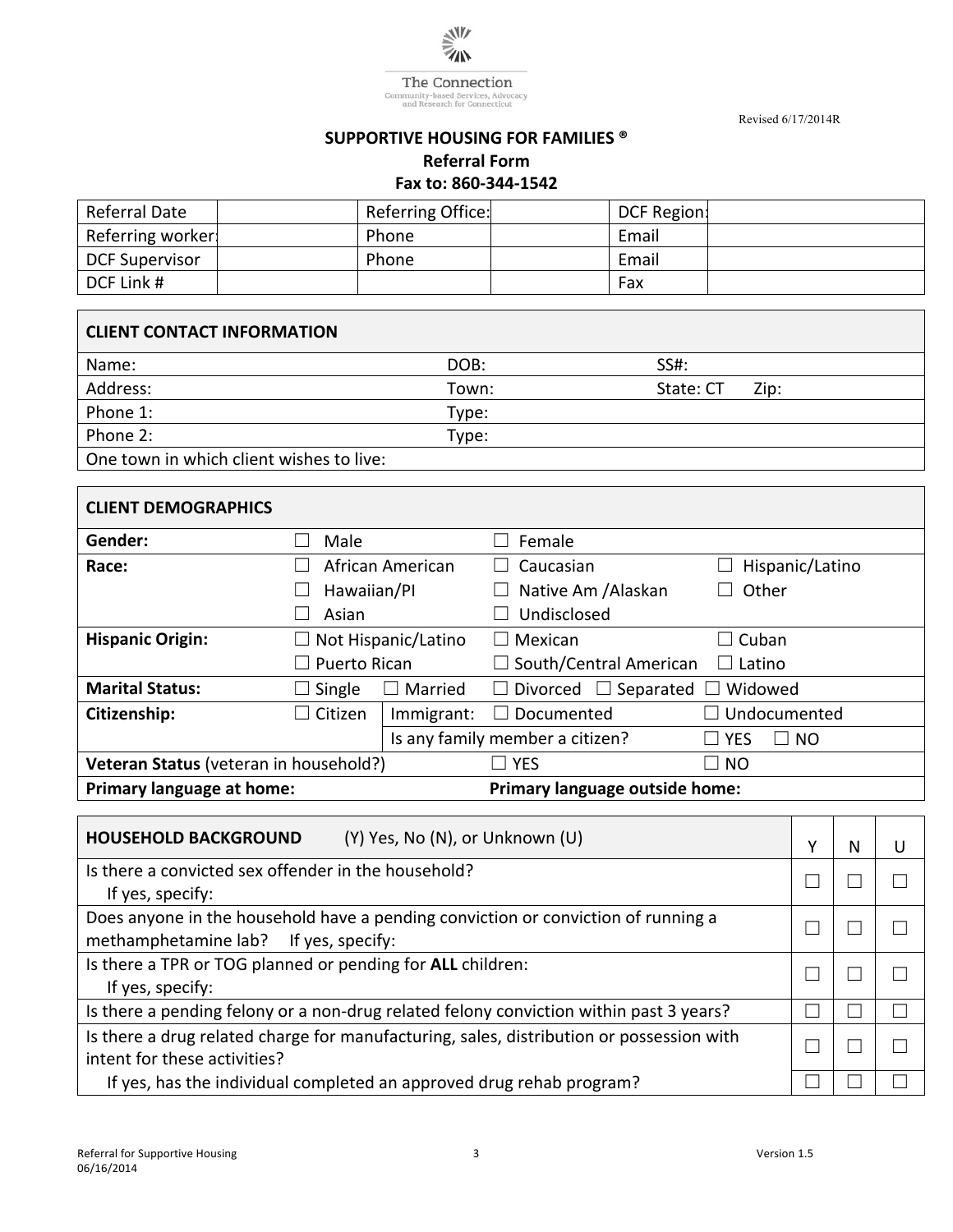| Revised 6/17/2014R                                                                    |  |  |  |
|---------------------------------------------------------------------------------------|--|--|--|
| (Y) Yes, No (N), or Unknown (U)<br><b>HOUSEHOLD BACKGROUND</b>                        |  |  |  |
| Is there a felony conviction for a violent crime within the past 3 years?             |  |  |  |
| If yes, has the individual completed an approved anger management program?            |  |  |  |
| Has the client been evicted from a housing authority property in the past 3 years?    |  |  |  |
| Was there an eviction prior to 3 years ago but the client still owes money to the HA? |  |  |  |

# **CURRENT CHILD WELFARE STATUS**

| N            |                                                                         |  |  |                |                                    |  |
|--------------|-------------------------------------------------------------------------|--|--|----------------|------------------------------------|--|
| L.           | Client has an open DCF case                                             |  |  |                |                                    |  |
|              | Substantiated report of abuse or neglect (most recent)                  |  |  |                | Date:                              |  |
|              | Child(ren) removed (most recent)                                        |  |  |                | Date:                              |  |
|              | Prior abuse investigations                                              |  |  |                | Number:                            |  |
|              | Prior neglect investigations                                            |  |  |                | Number:                            |  |
| $\mathbf{L}$ | Prior foster care placements of any children in family                  |  |  |                |                                    |  |
|              | Type of report (current):<br>$\Box$ Abuse                               |  |  | $\Box$ Neglect |                                    |  |
|              | $\Box$ Reunification $\Box$ Family Preservation<br>Case type (current): |  |  |                |                                    |  |
|              | Number of children in household:                                        |  |  |                | Number of children in foster care: |  |

|                                                      | <b>CURRENT HOUSING STATUS</b>                                                                     |                    |                 |  |  |  |  |  |  |
|------------------------------------------------------|---------------------------------------------------------------------------------------------------|--------------------|-----------------|--|--|--|--|--|--|
|                                                      | Where is the family currently living?                                                             |                    |                 |  |  |  |  |  |  |
|                                                      | Private house/apartment of own (explain)                                                          |                    |                 |  |  |  |  |  |  |
|                                                      | With friends or relatives                                                                         |                    |                 |  |  |  |  |  |  |
|                                                      | In place not designed for sleeping accommodation for human beings (e.g. car, park, abandoned      |                    |                 |  |  |  |  |  |  |
|                                                      | building, bus or train station, airport, camping ground)                                          |                    |                 |  |  |  |  |  |  |
|                                                      | <b>Emergency shelter</b>                                                                          |                    |                 |  |  |  |  |  |  |
|                                                      | <b>Transitional housing</b>                                                                       |                    |                 |  |  |  |  |  |  |
|                                                      | Hotel or motel                                                                                    |                    |                 |  |  |  |  |  |  |
|                                                      | Residential substance abuse treatment*                                                            |                    |                 |  |  |  |  |  |  |
|                                                      | Hospital (includes psychiatric hospitals)*                                                        |                    |                 |  |  |  |  |  |  |
|                                                      | Jail/incarcerated*                                                                                |                    |                 |  |  |  |  |  |  |
|                                                      | Other, specify*                                                                                   |                    |                 |  |  |  |  |  |  |
|                                                      | *If client is an institution (Residential SA treatment, psychiatric hospital, jail/incarcerated): |                    |                 |  |  |  |  |  |  |
|                                                      | Location/Program:                                                                                 | <b>Admit Date:</b> | Discharge Date: |  |  |  |  |  |  |
|                                                      | (Y) Yes, No (N), or Unknown (U)<br><b>ADDITIONAL HOUSING QUESTIONS</b>                            |                    |                 |  |  |  |  |  |  |
|                                                      | For each of the following questions, check (Y) Yes, No (N), or Unknown (U)<br>Υ<br>N<br>U         |                    |                 |  |  |  |  |  |  |
| Is the client currently receiving a housing subsidy? |                                                                                                   |                    |                 |  |  |  |  |  |  |
|                                                      | If yes, explain type and source:                                                                  |                    |                 |  |  |  |  |  |  |
|                                                      | Housing loss imminent within 7 days                                                               |                    |                 |  |  |  |  |  |  |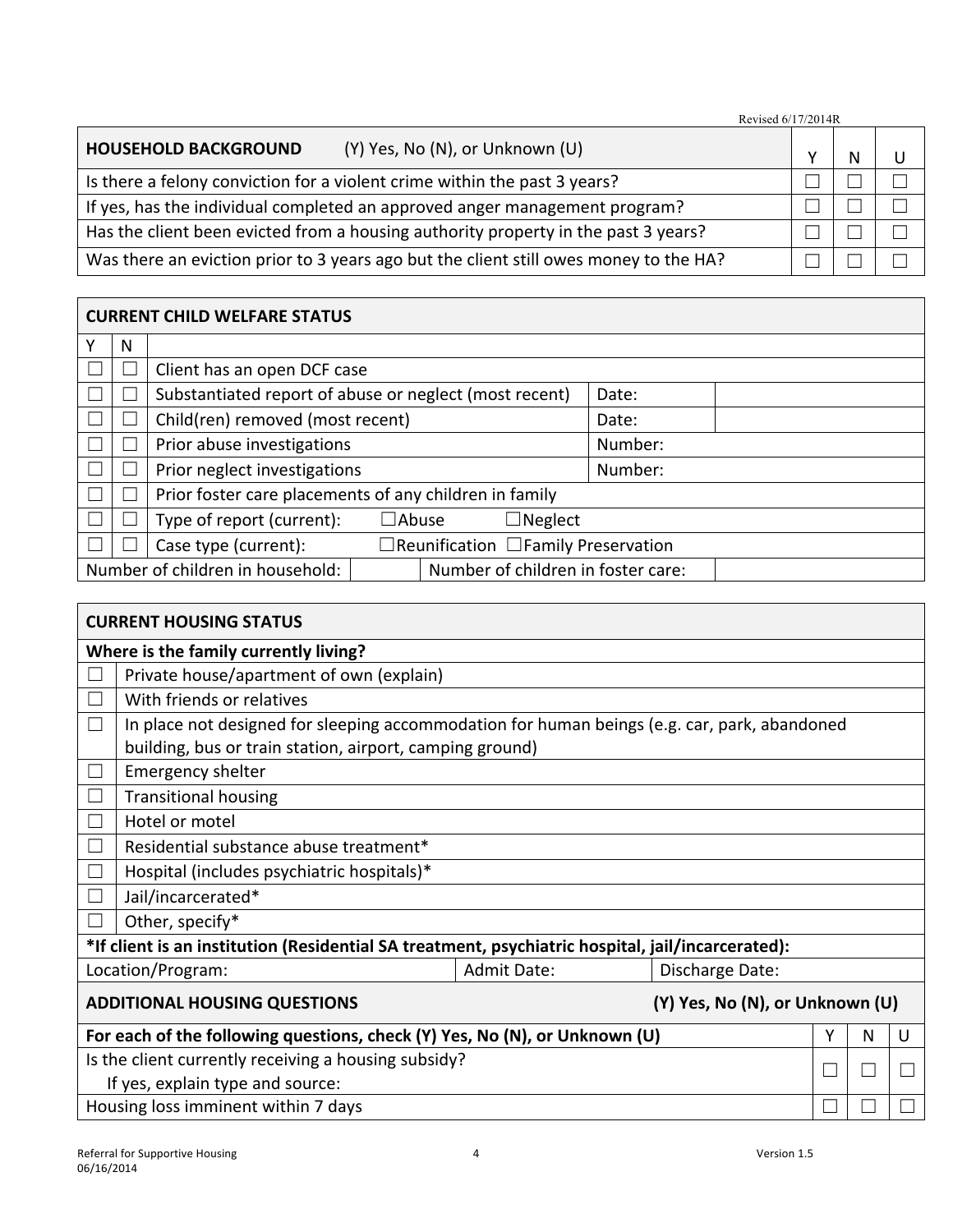| Revised 6/17/2014R |
|--------------------|
|                    |

 $\Box$ unknown

#### **CURRENT HOUSING STATUS** 3 or more moves in past year  $\Box$  $\Box$  $\Box$ Currently living in condemned housing  $\Box$  $\Box$  $\Box$  $\Box$  $\Box$ Fleeing domestic violence  $\Box$  $\Box$  $\Box$  $\Box$ Exiting residential treatment of any kind without access to stable housing Family has had at least one past episode of living in any of the following: (a) on the street, in car, or other places not meant for habitation, (b) emergency shelter, (c) transitional housing,  $\Box$  $\Box$  $\Box$ (d) hotel/motel, (e) institution? Has client been evicted or asked to leave housing?  $\Box$  $\Box$  $\Box$ If yes, how many days before they need to vacate housing: **Severe Risk of Homelessness:** The client owes the equivalent of three months of arrears in rent П П Lacks sufficient resources or natural support networks immediately available to prevent move to emergency shelter or otherwise become homeless. Please explain prior attempts  $\Box$  $\Box$  $\Box$ and supports:

| <b>Number of moves</b> in the past 60 days: |  |  |
|---------------------------------------------|--|--|
|---------------------------------------------|--|--|

| <b>FAMILY NEED</b>                                                                          |              |   |   |  |
|---------------------------------------------------------------------------------------------|--------------|---|---|--|
| For each of the following questions, check Yes (Y), No (N), or Unknown (U)                  | Υ            | N | U |  |
| 4 or more children in household                                                             |              |   |   |  |
| Youngest child is under 2                                                                   |              |   |   |  |
| At least one child with a mental health, emotional, or behavioral problem                   | $\mathbf{L}$ |   |   |  |
| Describe:                                                                                   |              |   |   |  |
| At least one child with a developmental, learning, or physical disability                   | L            |   |   |  |
| Describe:                                                                                   |              |   |   |  |
| Household has previously received child protective services                                 |              |   |   |  |
| Primary caregiver has a history of abuse or neglect as a child                              |              |   |   |  |
| Primary caregiver was in foster care as a child                                             |              |   |   |  |
| 2+ domestic violence incidents in past year                                                 |              |   |   |  |
| Primary caregiver has a history of criminal justice involvement                             |              |   |   |  |
| Primary caregiver has had a substance abuse issue within the past 12 months                 |              |   |   |  |
| Primary caregiver has a chronic health condition (i.e. physical health problem that impacts |              |   |   |  |
| daily functioning). Describe:                                                               |              |   |   |  |
| Primary caregiver has a mental                                                              |              |   |   |  |
| health concern/diagnosis. Describe:                                                         | L            |   |   |  |

| <b>HOUSEHOLD FINANCES</b>                     |  |
|-----------------------------------------------|--|
| What is the combined annual household income? |  |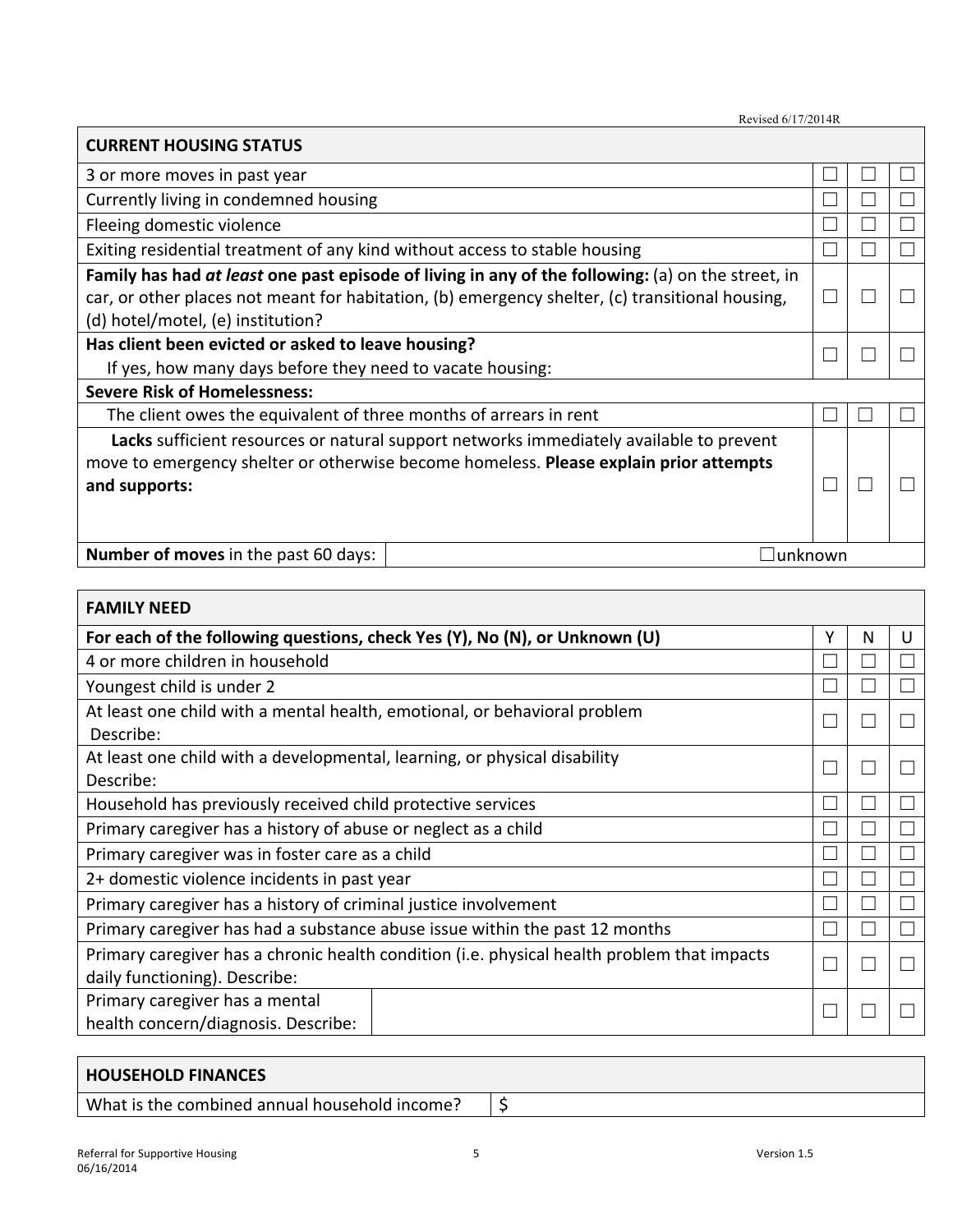Revised 6/17/2014R

 $\overline{\phantom{0}}$ 

| <b>HOUSEHOLD FINANCES</b>                  |  |  |  |  |  |
|--------------------------------------------|--|--|--|--|--|
| What is the source of the income?          |  |  |  |  |  |
| What is the monthly income?                |  |  |  |  |  |
| What is the client's current monthly rent? |  |  |  |  |  |

| <b>INSURANCE</b>                              |  |  |
|-----------------------------------------------|--|--|
| Client currently covered by medical insurance |  |  |

|   | <b>HOUSEHOLD COMPOSITION</b>                                                                                        |            |            |           |                       |  |                       |  |                           |   |
|---|---------------------------------------------------------------------------------------------------------------------|------------|------------|-----------|-----------------------|--|-----------------------|--|---------------------------|---|
|   | Will there be any other adults (age 18 or over) living in the household?                                            |            |            |           |                       |  |                       |  | Υ                         | N |
|   | Indicate name, DOB, SSN, and relationship to caregiver.                                                             |            |            |           |                       |  |                       |  |                           |   |
|   | Name                                                                                                                |            | <b>DOB</b> |           | SS#                   |  | Relationship          |  |                           |   |
|   |                                                                                                                     |            |            |           |                       |  |                       |  |                           |   |
|   |                                                                                                                     |            |            |           |                       |  |                       |  |                           |   |
|   | <b>Children expected to live with client when housed with TCI:</b> For "Current living situation" choose one of the |            |            |           |                       |  |                       |  |                           |   |
|   | following: With Parent, Foster Care, Family Foster Care, Housed w/ Family, Residential Care, Safe Home, Star        |            |            |           |                       |  |                       |  |                           |   |
|   | Home, Hospital, Removed from Home, or Incarcerated. List from youngest to oldest.                                   |            |            |           |                       |  |                       |  |                           |   |
|   | Name of child                                                                                                       | <b>SEX</b> | <b>DOB</b> |           | <b>Current Living</b> |  | <b>Placement Date</b> |  | Projected                 |   |
|   | (last, first)                                                                                                       | (M/F)      |            | Situation |                       |  | (or n/a)              |  | <b>Reunification Date</b> |   |
|   |                                                                                                                     |            |            |           |                       |  |                       |  |                           |   |
|   |                                                                                                                     |            |            |           |                       |  |                       |  |                           |   |
| 3 |                                                                                                                     |            |            |           |                       |  |                       |  |                           |   |
| 4 |                                                                                                                     |            |            |           |                       |  |                       |  |                           |   |
| 5 |                                                                                                                     |            |            |           |                       |  |                       |  |                           |   |
| 6 |                                                                                                                     |            |            |           |                       |  |                       |  |                           |   |
| 7 |                                                                                                                     |            |            |           |                       |  |                       |  |                           |   |

| Parent and/or family have received or are in need of any of the following services? |             |                            |             |  |  |  |  |
|-------------------------------------------------------------------------------------|-------------|----------------------------|-------------|--|--|--|--|
| <b>Service</b>                                                                      | Received or | When service began         |             |  |  |  |  |
|                                                                                     | Receiving   | (and ended if appropriate) | <b>Need</b> |  |  |  |  |
| <b>Housing Assistance</b>                                                           |             |                            |             |  |  |  |  |
| Individual Therapy/Counseling                                                       |             |                            |             |  |  |  |  |
| Trauma-focused CBT (TF-CBT)                                                         |             |                            |             |  |  |  |  |
| Child FIRST                                                                         |             |                            |             |  |  |  |  |
| Multi-Systemic Therapy (MST)                                                        |             |                            |             |  |  |  |  |
| <b>Family Based Recovery</b>                                                        |             |                            |             |  |  |  |  |
| Triple P (Parenting)                                                                |             |                            |             |  |  |  |  |
| Home Visiting (e.g. Nurturing Families)                                             |             |                            |             |  |  |  |  |
| Vocational/Employment Assistance                                                    |             |                            |             |  |  |  |  |

г

'n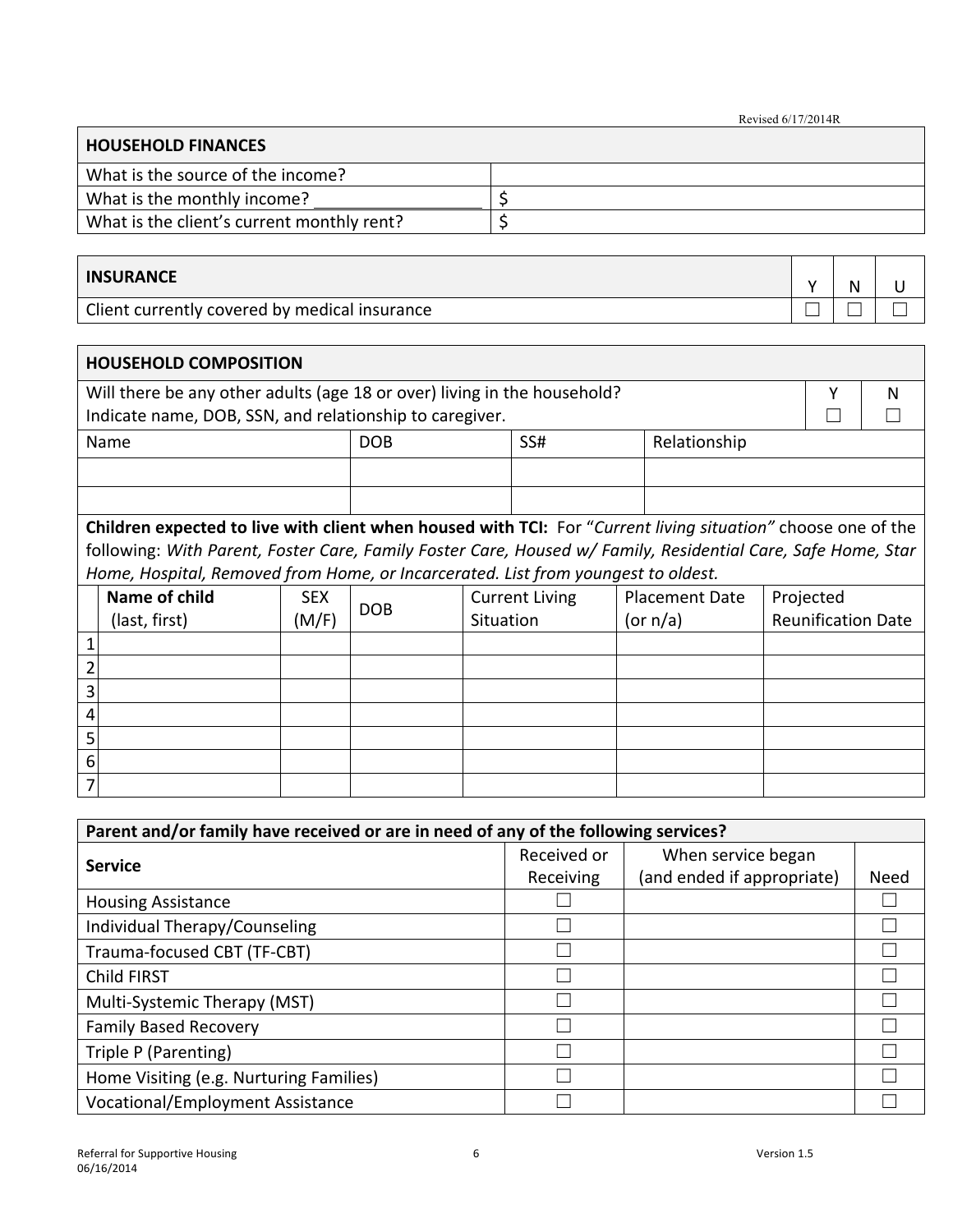Revised 6/17/2014R

| Parent and/or family have received or are in need of any of the following services? |  |  |  |  |  |  |
|-------------------------------------------------------------------------------------|--|--|--|--|--|--|
| <b>Head Start</b>                                                                   |  |  |  |  |  |  |
| <b>Mental Health Services</b>                                                       |  |  |  |  |  |  |
| <b>Substance Abuse Services</b>                                                     |  |  |  |  |  |  |
| <b>Domestic Violence Services</b>                                                   |  |  |  |  |  |  |
| <b>Supervised Visitation</b>                                                        |  |  |  |  |  |  |
| <b>Family Reconnection Services</b>                                                 |  |  |  |  |  |  |
| Other:                                                                              |  |  |  |  |  |  |
|                                                                                     |  |  |  |  |  |  |

| <b>ATTACHMENTS</b>                                                                                          |  |  |  |  |  |
|-------------------------------------------------------------------------------------------------------------|--|--|--|--|--|
| Applications without these 4 items will be considered incomplete and may delay services.                    |  |  |  |  |  |
| (1) State Police criminal check for ALL adults who will be a part of the household (done within the         |  |  |  |  |  |
| past 30 days). This is required for all individuals 18 and over to confirm initial eligibility for housing. |  |  |  |  |  |
| (2) The most recent DCF treatment plan is attached. This is required for all referrals to assist in         |  |  |  |  |  |
| determining eligibility and to provide information about service needs.                                     |  |  |  |  |  |
| (3) Has a completed and legal Release of Information been sent with the referral inclusive of               |  |  |  |  |  |
| parents and all children?                                                                                   |  |  |  |  |  |
| (4) Did the client sign the consent to release their information to the survey firm (RTI)? (Urban           |  |  |  |  |  |
| Institute form). Send consent form.                                                                         |  |  |  |  |  |

r